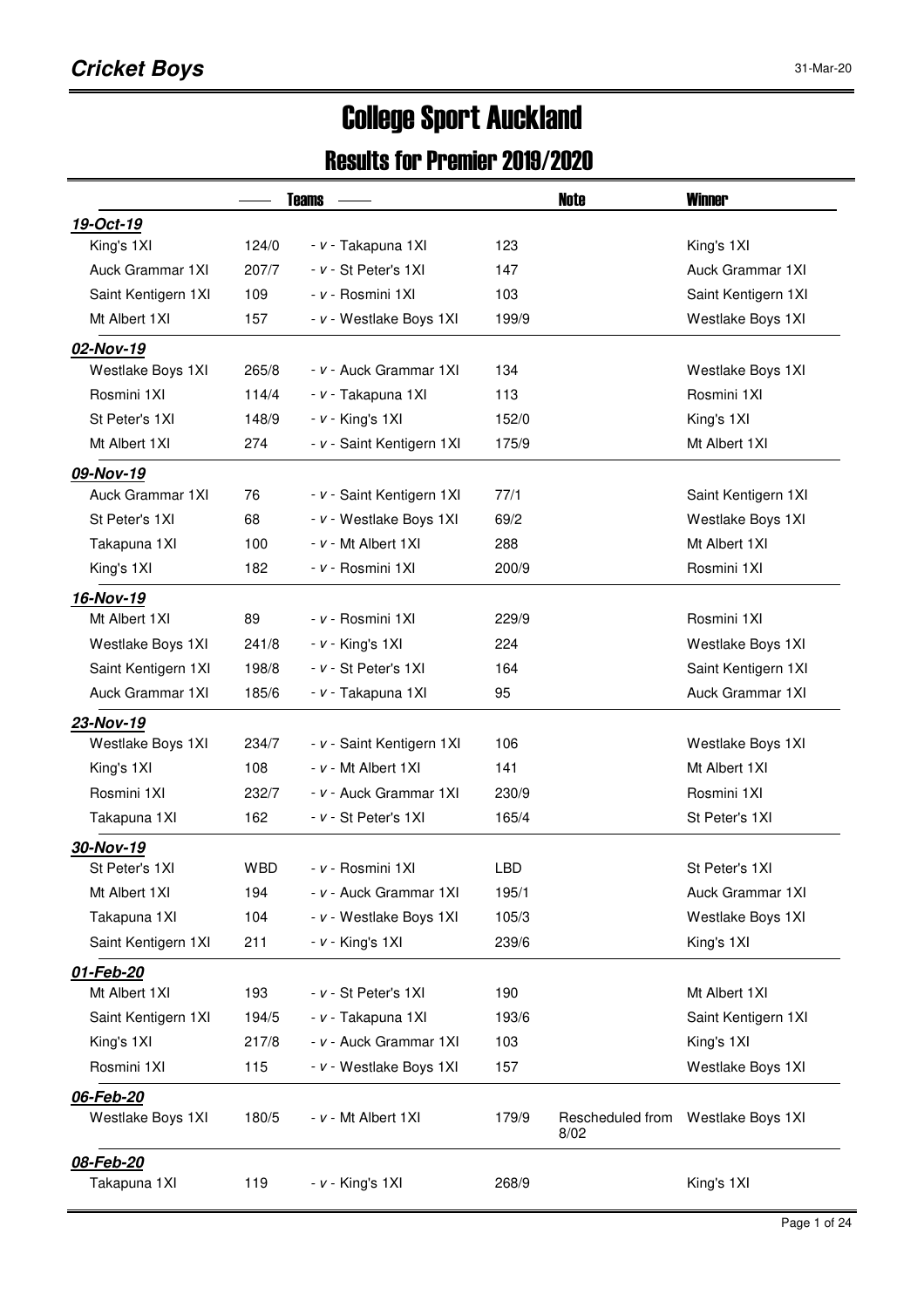| St Peter's 1XI      | 247/8 | - v - Auck Grammar 1XI    | 217           |                |                  |             | St Peter's 1XI          |              |
|---------------------|-------|---------------------------|---------------|----------------|------------------|-------------|-------------------------|--------------|
| Rosmini 1XI         | 144/5 | - v - Saint Kentigern 1XI | 140           |                |                  |             | Rosmini 1XI             |              |
| Westlake Boys 1XI   | Dfer  | - v - Mt Albert 1XI       | Dfer          |                | Deferred to 6/02 |             | ?                       |              |
| <u>15-Feb-20</u>    |       |                           |               |                |                  |             |                         |              |
| Auck Grammar 1XI    | 180/7 | - v - Westlake Boys 1XI   | 120           |                |                  |             | Auck Grammar 1XI        |              |
| Takapuna 1XI        | 241/8 | - v - Rosmini 1XI         | 214           |                |                  |             | Takapuna 1XI            |              |
| King's 1XI          | 222   | - v - St Peter's 1XI      | 160           |                |                  |             | King's 1XI              |              |
| Saint Kentigern 1XI | 76    | - v - Mt Albert 1XI       | 82/2          |                |                  |             | Mt Albert 1XI           |              |
| 22-Feb-20           |       |                           |               |                |                  |             |                         |              |
| Saint Kentigern 1XI | Canc  | - v - Auck Grammar 1XI    | Canc          |                |                  |             | Draw                    |              |
| Westlake Boys 1XI   | 117/0 | - v - St Peter's 1XI      | 97/6          |                |                  |             | Westlake Boys 1XI       |              |
| Mt Albert 1XI       | 158/9 | - v - Takapuna 1XI        | 52            |                |                  |             | Mt Albert 1XI           |              |
| Rosmini 1XI         | 158   | $- v -$ King's 1XI        | 208/5         |                |                  |             | King's 1XI              |              |
| 29-Feb-20           |       |                           |               |                |                  |             |                         |              |
| Rosmini 1XI         | 142   | - v - Mt Albert 1XI       | 126           |                |                  |             | Rosmini 1XI             |              |
| King's 1XI          | 197/8 | - v - Westlake Boys 1XI   | 196/9         |                |                  |             | King's 1XI              |              |
| St Peter's 1XI      | 177/8 | - v - Saint Kentigern 1XI | 174           |                |                  |             | St Peter's 1XI          |              |
| Takapuna 1XI        | 34    | - v - Auck Grammar 1XI    | 248/6         |                |                  |             | Auck Grammar 1XI        |              |
| 07-Mar-20           |       |                           |               |                |                  |             |                         |              |
| Saint Kentigern 1XI | 78    | - v - Westlake Boys 1XI   | 198/9         |                |                  |             | Westlake Boys 1XI       |              |
| Mt Albert 1XI       | 74    | $- v -$ King's 1XI        | 115           |                |                  |             | King's 1XI              |              |
| Auck Grammar 1XI    | 262   | - v - Rosmini 1XI         | 142           |                |                  |             | <b>Auck Grammar 1XI</b> |              |
| St Peter's 1XI      | 189/9 | - v - Takapuna 1XI        | 190/8         |                |                  |             | Takapuna 1XI            |              |
| 14-Mar-20           |       |                           |               |                |                  |             |                         |              |
| Rosmini 1XI         | 97    | - v - St Peter's 1XI      | 98/3          |                |                  |             | St Peter's 1XI          |              |
| Auck Grammar 1XI    | 29    | - v - Mt Albert 1XI       | 30/1          |                |                  |             | Mt Albert 1XI           |              |
| Westlake Boys 1XI   | 228/5 | - v - Takapuna 1XI        | 225/9         |                |                  |             | Westlake Boys 1XI       |              |
| King's 1XI          | 156/1 | - v - Saint Kentigern 1XI | 154/7         |                |                  |             | King's 1XI              |              |
| 21-Mar-20           |       |                           |               |                |                  |             |                         |              |
| St Peter's 1XI      | Canc  | - v - Mt Albert 1XI       | Canc          |                |                  |             | Cancelled               |              |
| Takapuna 1XI        | Canc  | - v - Saint Kentigern 1XI | Canc          |                |                  |             | Cancelled               |              |
| Auck Grammar 1XI    | Canc  | $- v -$ King's 1XI        | Canc          |                |                  |             | Cancelled               |              |
| Westlake Boys 1XI   | Canc  | - v - Rosmini 1XI         | Canc          |                |                  |             | Cancelled               |              |
| <b>Points Table</b> |       |                           | <b>Played</b> | <b>Win</b>     | <b>Loss</b>      | <b>Draw</b> | <b>Points</b>           | <b>Total</b> |
| Westlake Boys 1XI   |       | One Day                   | 13            | 11             | $\overline{c}$   | 0           | 22.00                   | 22.00        |
| King's 1XI          |       | One Day                   | 13            | 10             | 3                | 0           | 20.00                   | 20.00        |
| Mt Albert 1XI       |       | One Day                   | 13            | $\overline{7}$ | 6                | 0           | 14.00                   | 14.00        |
| Auck Grammar 1XI    |       | One Day                   | 13            | 6              | 6                | 1           | 13.00                   | 13.00        |
| Rosmini 1XI         |       |                           | 13            | 6              |                  |             | 12.00                   | 12.00        |
|                     |       | One Day                   |               |                | 7                | 0           |                         |              |
| St Peter's 1XI      |       | One Day                   | 13            | 5              | 8                | 0           | 10.00                   | 10.00        |
| Saint Kentigern 1XI |       | One Day                   | 13            | 4              | 8                | 1           | 9.00                    | 9.00         |
| Takapuna 1XI        |       | One Day                   | 13            | $\overline{c}$ | 11               | 0           | 4.00                    | 4.00         |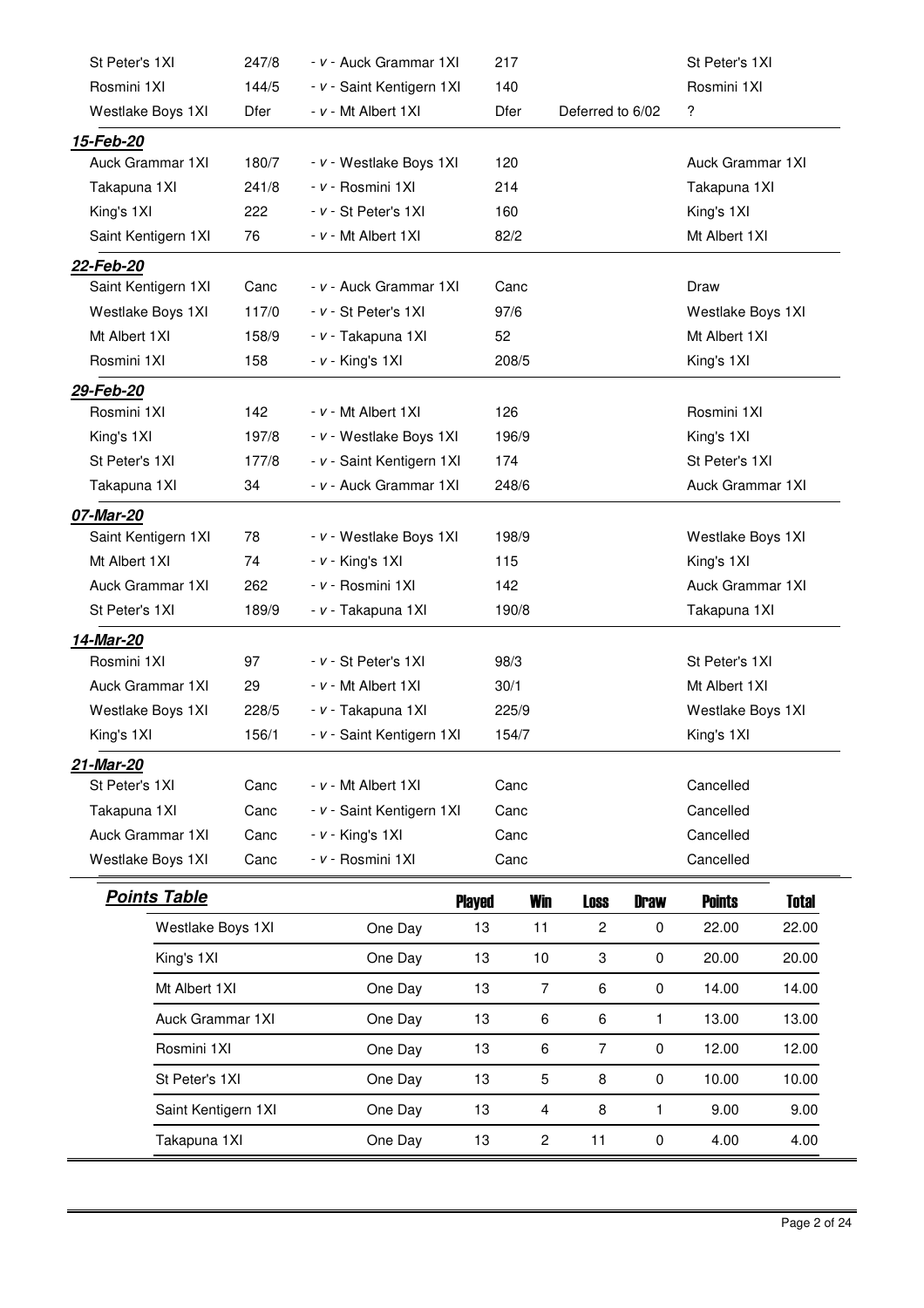#### Results for 1A 2019/2020

|                     |        | <b>Teams</b>              | Note  | <b>Winner</b>       |  |  |
|---------------------|--------|---------------------------|-------|---------------------|--|--|
| 19-Oct-19           |        |                           |       |                     |  |  |
| Sacred Heart 1XI    | 148/6  | - v - Pakuranga 1XI       | 147   | Sacred Heart 1XI    |  |  |
| Howick 1XI          | 202/9  | - v - Avondale 1XI        | 116   | Howick 1XI          |  |  |
| Macleans 1XI        | 112/7  | - v - Selwyn 1XI          | 109   | Macleans 1XI        |  |  |
| Rangitoto 1XI       | 179/8  | - v - Western Springs 1XI | 123/9 | Rangitoto 1XI       |  |  |
| 02-Nov-19           |        |                           |       |                     |  |  |
| Rangitoto 1XI       | 200/9  | - v - Howick 1XI          | 197/7 | Rangitoto 1XI       |  |  |
| Pakuranga 1XI       | 44/3   | - v - Selwyn 1XI          | 43    | Pakuranga 1XI       |  |  |
| Avondale 1XI        | 76     | - v - Sacred Heart 1XI    | 414/6 | Sacred Heart 1XI    |  |  |
| Western Springs 1XI | 194/9  | - v - Macleans 1XI        | 142   | Western Springs 1XI |  |  |
| 09-Nov-19           |        |                           |       |                     |  |  |
| Howick 1XI          | 126    | - v - Macleans 1XI        | 127/7 | Macleans 1XI        |  |  |
| Avondale 1XI        | 123    | - v - Rangitoto 1XI       | 168   | Rangitoto 1XI       |  |  |
| Western Springs 1XI | 155/11 | - v - Pakuranga 1XI       | 159/7 | Pakuranga 1XI       |  |  |
| Sacred Heart 1XI    | 128/1  | - v - Selwyn 1XI          | 127   | Sacred Heart 1XI    |  |  |
| 16-Nov-19           |        |                           |       |                     |  |  |
| Western Springs 1XI | 192    | - v - Selwyn 1XI          | 195/2 | Selwyn 1XI          |  |  |
| Rangitoto 1XI       | 163/8  | - v - Sacred Heart 1XI    | 152/9 | Rangitoto 1XI       |  |  |
| Macleans 1XI        | 94/1   | - v - Avondale 1XI        | 92    | Macleans 1XI        |  |  |
| Howick 1XI          | 266/5  | - v - Pakuranga 1XI       | 179   | Howick 1XI          |  |  |
| 23-Nov-19           |        |                           |       |                     |  |  |
| Rangitoto 1XI       | 128    | - v - Macleans 1XI        | 58    | Rangitoto 1XI       |  |  |
| Sacred Heart 1XI    | 107/1  | - v - Western Springs 1XI | 104   | Sacred Heart 1XI    |  |  |
| Selwyn 1XI          | 156    | - v - Howick 1XI          | 306/9 | Howick 1XI          |  |  |
| Pakuranga 1XI       | 117/8  | - v - Avondale 1XI        | 116   | Pakuranga 1XI       |  |  |
| 29-Nov-19           |        |                           |       |                     |  |  |
| Macleans 1XI        | 153    | - v - Sacred Heart 1XI    | 312/8 | Sacred Heart 1XI    |  |  |
| 30-Nov-19           |        |                           |       |                     |  |  |
| Avondale 1XI        | 209/8  | - v - Selwyn 1XI          | 223   | Selwyn 1XI          |  |  |
| Howick 1XI          | 76/1   | - v - Western Springs 1XI | 75    | Howick 1XI          |  |  |
| Rangitoto 1XI       | 96/2   | - v - Pakuranga 1XI       | 92    | Rangitoto 1XI       |  |  |
| Macleans 1XI        | Dfer   | - v - Sacred Heart 1XI    | Dfer  | ?                   |  |  |
| 01-Feb-20           |        |                           |       |                     |  |  |
| Western Springs 1XI | 269    | - v - Avondale 1XI        | 121   | Western Springs 1XI |  |  |
| Pakuranga 1XI       | 144    | - v - Macleans 1XI        | 242   | Macleans 1XI        |  |  |
| Sacred Heart 1XI    | 155/1  | - v - Howick 1XI          | 154   | Sacred Heart 1XI    |  |  |
| Selwyn 1XI          | 73     | - v - Rangitoto 1XI       | 75/2  | Rangitoto 1XI       |  |  |
| 08-Feb-20           |        |                           |       |                     |  |  |
| Pakuranga 1XI       | 121    | - v - Sacred Heart 1XI    | 122/2 | Sacred Heart 1XI    |  |  |
| Avondale 1XI        | 174    | $- v -$ Howick 1XI        | 177/2 | Howick 1XI          |  |  |
| Selwyn 1XI          | 121    | - v - Macleans 1XI        | 233/9 | Macleans 1XI        |  |  |
| Rangitoto 1XI       | 44/1   | - v - Western Springs 1XI | 43    | Rangitoto 1XI       |  |  |
| 15-Feb-20           |        |                           |       |                     |  |  |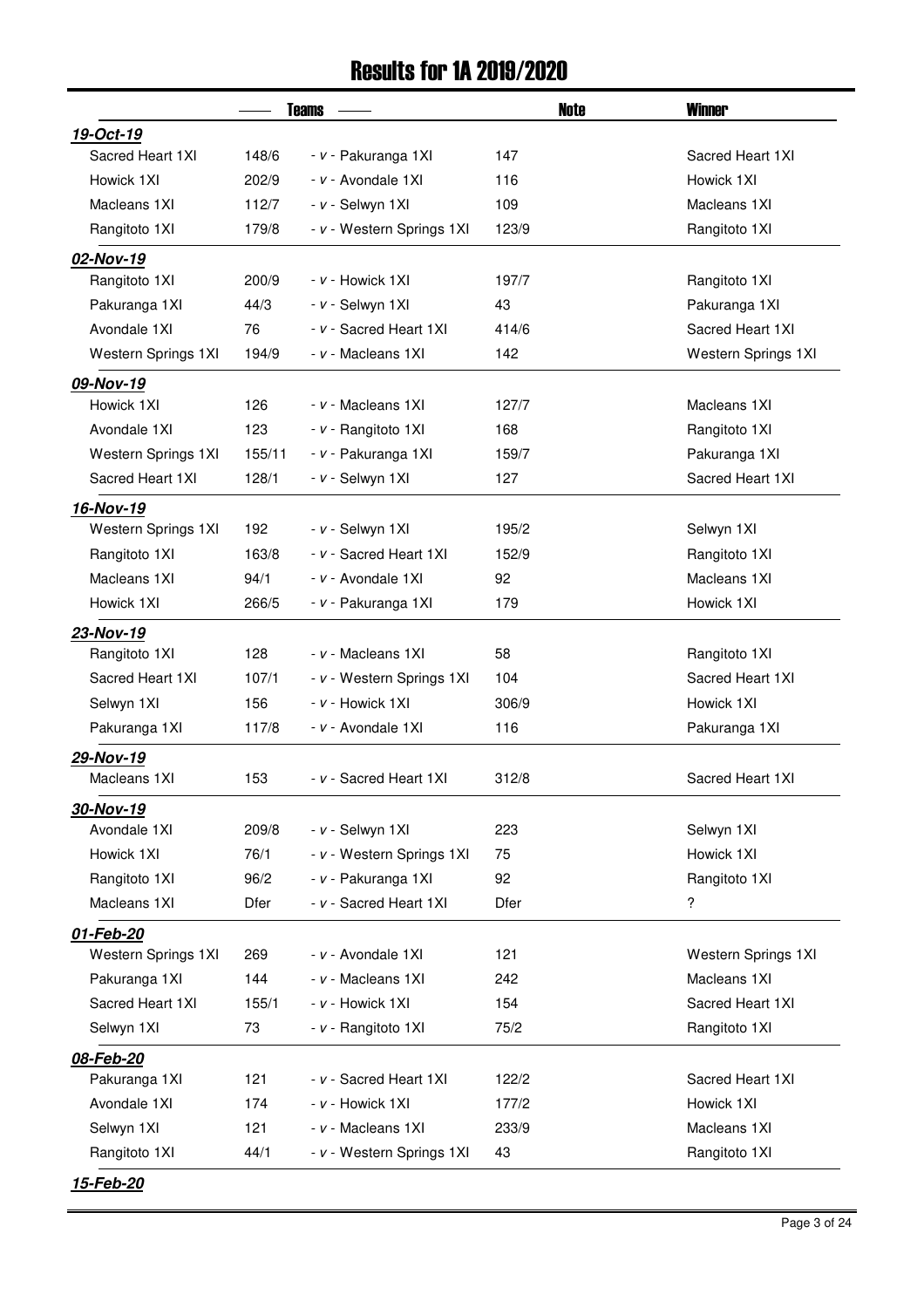| Howick 1XI          |                     | 111   | - v - Rangitoto 1XI       |               | 152            |                |                | Rangitoto 1XI    |              |
|---------------------|---------------------|-------|---------------------------|---------------|----------------|----------------|----------------|------------------|--------------|
| Selwyn 1XI          |                     | 187   | - v - Pakuranga 1XI       |               | 189/7          |                |                | Pakuranga 1XI    |              |
| Sacred Heart 1XI    |                     | 357/8 | - v - Avondale 1XI        |               | 166            |                |                | Sacred Heart 1XI |              |
| Macleans 1XI        |                     | 52/1  | - v - Western Springs 1XI |               | 51             |                |                | Macleans 1XI     |              |
| 22-Feb-20           |                     |       |                           |               |                |                |                |                  |              |
| Macleans 1XI        |                     | Canc  | - v - Howick 1XI          |               | Canc           |                |                | Draw             |              |
| Rangitoto 1XI       |                     | 146/8 | - v - Avondale 1XI        |               | 93             |                |                | Rangitoto 1XI    |              |
| Pakuranga 1XI       |                     | Canc  | - v - Western Springs 1XI |               | Canc           |                |                | Draw             |              |
| Selwyn 1XI          |                     | Canc  | - v - Sacred Heart 1XI    |               | 40/0           |                |                | Draw             |              |
| 29-Feb-20           |                     |       |                           |               |                |                |                |                  |              |
| Selwyn 1XI          |                     | 104/6 | - v - Western Springs 1XI |               | 102            |                |                | Selwyn 1XI       |              |
| Sacred Heart 1XI    |                     | 332/7 | - v - Rangitoto 1XI       |               | 219            |                |                | Sacred Heart 1XI |              |
| Avondale 1XI        |                     | 147   | - v - Macleans 1XI        |               | 149/7          |                |                | Macleans 1XI     |              |
| Pakuranga 1XI       |                     | 207   | - v - Howick 1XI          |               | 207            |                |                | Draw             |              |
| 07-Mar-20           |                     |       |                           |               |                |                |                |                  |              |
| Macleans 1XI        |                     | 156   | - v - Rangitoto 1XI       |               | 157/9          |                |                | Rangitoto 1XI    |              |
| Western Springs 1XI |                     | 72    | - v - Sacred Heart 1XI    |               | 274            |                |                | Sacred Heart 1XI |              |
| Howick 1XI          |                     | 75/3  | - v - Selwyn 1XI          |               | 74             |                |                | Howick 1XI       |              |
| Avondale 1XI        |                     | 191/9 | - v - Pakuranga 1XI       |               | 162            |                |                | Avondale 1XI     |              |
| 14-Mar-20           |                     |       |                           |               |                |                |                |                  |              |
| Selwyn 1XI          |                     | 148   | - v - Avondale 1XI        |               | 150/8          |                |                | Avondale 1XI     |              |
| Western Springs 1XI |                     | 82    | - v - Howick 1XI          |               | 84/0           |                |                | Howick 1XI       |              |
| Pakuranga 1XI       |                     | 115   | - v - Rangitoto 1XI       |               | 119/3          |                |                | Rangitoto 1XI    |              |
| Sacred Heart 1XI    |                     | 190/4 | - v - Macleans 1XI        |               | 189/8          |                |                | Sacred Heart 1XI |              |
| 21-Mar-20           |                     |       |                           |               |                |                |                |                  |              |
| Avondale 1XI        |                     | Canc  | - v - Western Springs 1XI |               | Canc           |                |                | Cancelled        |              |
| Macleans 1XI        |                     | Canc  | - v - Pakuranga 1XI       |               | Canc           |                |                | Cancelled        |              |
| Howick 1XI          |                     | Canc  | - v - Sacred Heart 1XI    |               | Canc           |                |                | Cancelled        |              |
| Rangitoto 1XI       |                     | Canc  | - v - Selwyn 1XI          |               | Canc           |                |                | Cancelled        |              |
| <b>Points Table</b> |                     |       |                           | <b>Played</b> | <b>Win</b>     | <b>Loss</b>    | <b>Draw</b>    | <b>Points</b>    | <b>Total</b> |
|                     | Rangitoto 1XI       |       | One Day                   | 13            | 12             | 1              | $\pmb{0}$      | 24.00            | 24.00        |
|                     | Sacred Heart 1XI    |       | One Day                   | 13            | 11             | 1              | 1              | 23.00            | 23.00        |
|                     | Howick 1XI          |       | One Day                   | 13            | $\overline{7}$ | $\overline{4}$ | $\overline{c}$ | 16.00            | 16.00        |
|                     | Macleans 1XI        |       | One Day                   | 13            | $\overline{7}$ | 5              | 1              | 15.00            | 15.00        |
|                     | Pakuranga 1XI       |       | One Day                   | 13            | 4              | $\overline{7}$ | $\overline{c}$ | 10.00            | 10.00        |
|                     | Selwyn 1XI          |       | One Day                   | 13            | 3              | 9              | 1              | 7.00             | 7.00         |
|                     | Western Springs 1XI |       | One Day                   | 13            | $\mathbf{2}$   | 10             | 1              | 5.00             | 5.00         |
|                     |                     |       |                           |               |                |                |                |                  |              |

Avondale 1XI One Day 13 2 11 0 4.00 4.00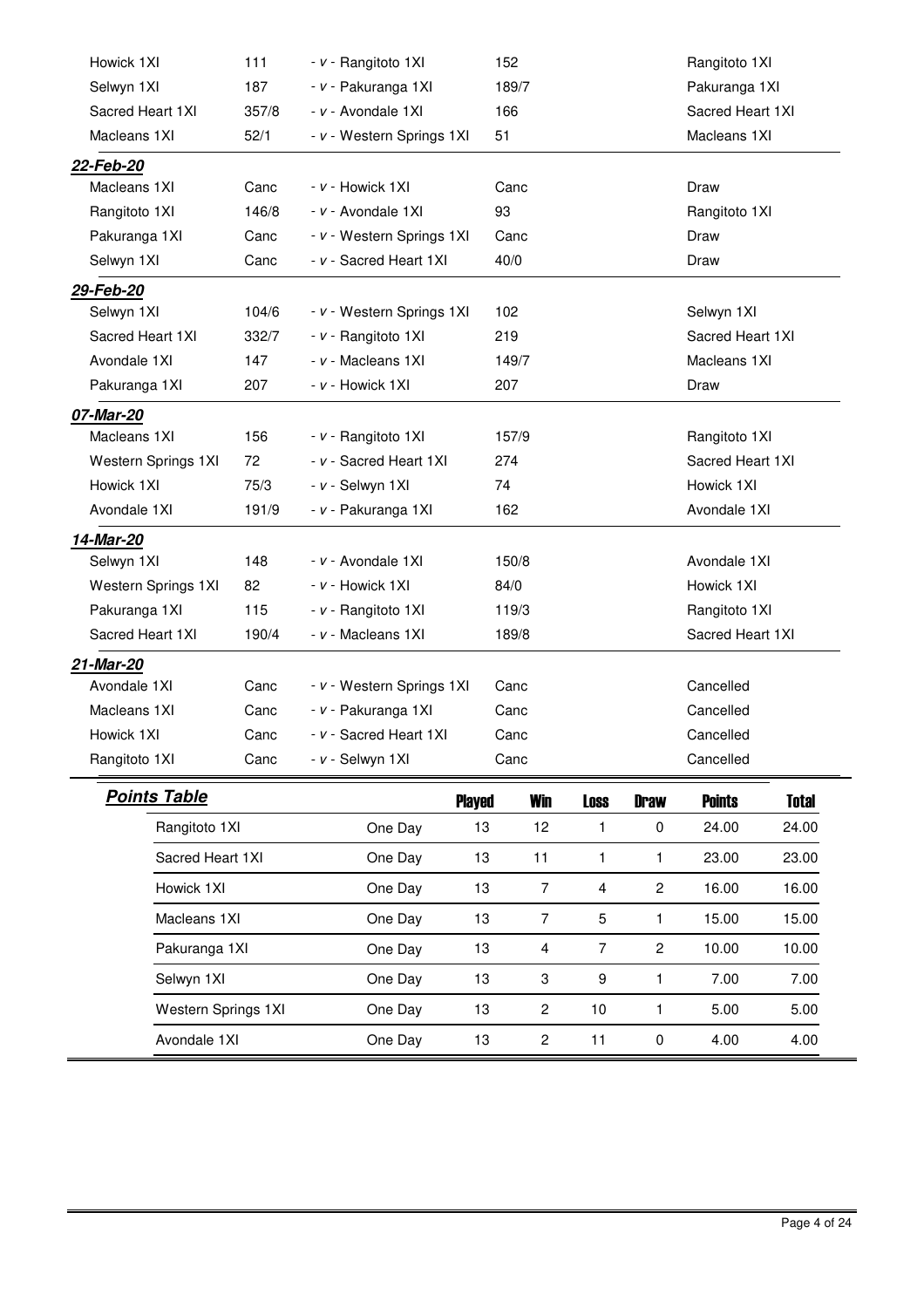#### Results for 1B 2019/2020

|                       |       | <b>Teams</b>                | Note        | <b>Winner</b>         |
|-----------------------|-------|-----------------------------|-------------|-----------------------|
| 19-Oct-19             |       |                             |             |                       |
| Liston 1XI            | LBD   | - v - Glendowie 1XI         | <b>WBD</b>  | Glendowie 1XI         |
| Northcote 1XI         | 84/8  | - v - Long Bay 1XI          | 83          | Northcote 1XI         |
| Lynfield 1XI          | 85    | - v - Mt Roskill 1XI        | 119         | Mt Roskill 1XI        |
| Kristin 1XI Composite | 192/4 | - v - Orewa 1XI Composite   | 193/3       | Orewa 1XI Composite   |
| Botany Downs 1XI      |       | $- v - Bye$                 |             |                       |
| 02-Nov-19             |       |                             |             |                       |
| Glendowie 1XI         | 242/7 | - v - Long Bay 1XI          | 114         | Glendowie 1XI         |
| Liston 1XI            | 86    | - v - Mt Roskill 1XI        | 241/4       | Mt Roskill 1XI        |
| Northcote 1XI         | 50    | - v - Orewa 1XI Composite   | 278/7       | Orewa 1XI Composite   |
| Lynfield 1XI          | 168   | - v - Botany Downs 1XI      | 178/4       | Botany Downs 1XI      |
| Kristin 1XI Composite |       | $- v - Bye$                 |             |                       |
| 09-Nov-19             |       |                             |             |                       |
| Lynfield 1XI          | 98/1  | - v - Northcote 1XI         | 97          | Lynfield 1XI          |
| Kristin 1XI Composite | 110   | - v - Liston 1XI            | 161         | Liston 1XI            |
| Botany Downs 1XI      | 106   | - v - Glendowie 1XI         | 108/8       | Glendowie 1XI         |
| Orewa 1XI Composite   | 160/4 | - v - Long Bay 1XI          | 158         | Orewa 1XI Composite   |
| Mt Roskill 1XI        |       | $- v - Bye$                 |             |                       |
| 16-Nov-19             |       |                             |             |                       |
| Lynfield 1XI          | 284/2 | - v - Kristin 1XI Composite | 127/9<br>Ve | Lynfield 1XI          |
| Northcote 1XI         | 59    | - v - Botany Downs 1XI      | 147         | Botany Downs 1XI      |
| Orewa 1XI Composite   | 99/3  | - v - Liston 1XI            | 98          | Orewa 1XI Composite   |
| Glendowie 1XI         | 143   | - v - Mt Roskill 1XI        | 146/7       | Mt Roskill 1XI        |
| Long Bay 1XI          |       | $- v - Bye$                 |             |                       |
| 23-Nov-19             |       |                             |             |                       |
| Botany Downs 1XI      | 175/5 | - v - Kristin 1XI Composite | 206/5       | Kristin 1XI Composite |
| Orewa 1XI Composite   | 93    | - v - Lynfield 1XI          | 173         | Lynfield 1XI          |
| Mt Roskill 1XI        | 227/9 | - v - Northcote 1XI         | 181         | Mt Roskill 1XI        |
| Long Bay 1XI          | 75    | - v - Liston 1XI            | 76/3        | Liston 1XI            |
| Glendowie 1XI         |       | $- v - Bye$                 |             |                       |
| 30-Nov-19             |       |                             |             |                       |
| Botany Downs 1XI      | 109   | - v - Orewa 1XI Composite   | 110/5       | Orewa 1XI Composite   |
| Kristin 1XI Composite | 108   | - v - Mt Roskill 1XI        | 109/4       | Mt Roskill 1XI        |
| Long Bay 1XI          | 80    | - v - Lynfield 1XI          | 83/3        | Lynfield 1XI          |
| Northcote 1XI         | 264/8 | - v - Glendowie 1XI         | 265/6       | Glendowie 1XI         |
| Liston 1XI            |       | $- v - Bye$                 |             |                       |
| 01-Feb-20             |       |                             |             |                       |
| Mt Roskill 1XI        | 238/5 | - v - Orewa 1XI Composite   | 92          | Mt Roskill 1XI        |
| Long Bay 1XI          | 69    | - v - Botany Downs 1XI      | 127         | Botany Downs 1XI      |
| Glendowie 1XI         | 242/8 | - v - Kristin 1XI Composite | 210         | Glendowie 1XI         |
| Liston 1XI            | 130   | - v - Lynfield 1XI          | 160         | Lynfield 1XI          |
| Northcote 1XI         |       | $- v - Bye$                 |             |                       |
| 08-Feb-20             |       |                             |             |                       |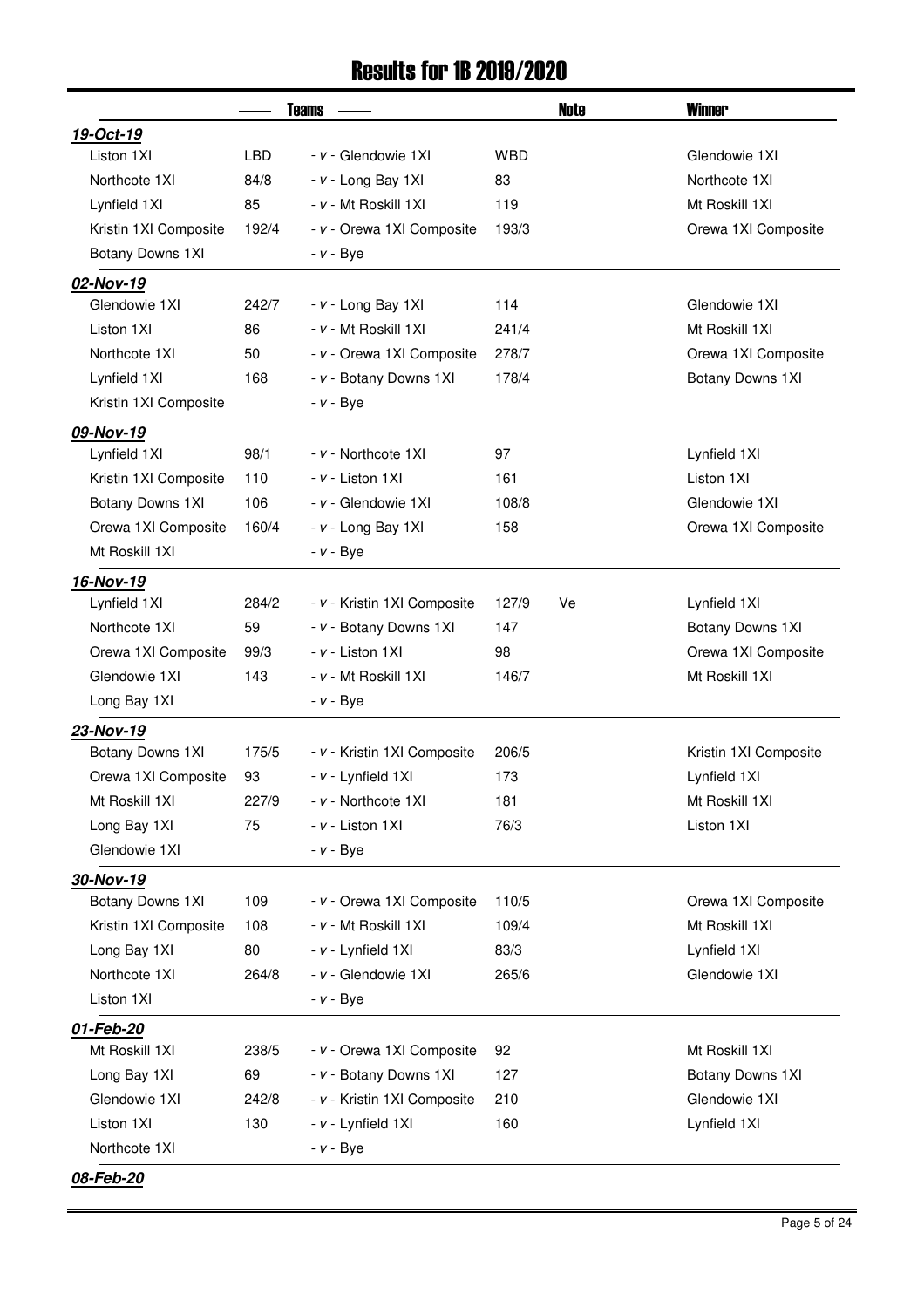| Liston 1XI            | 230                                      | - v - Northcote 1XI         | 88    |                |                |             | Liston 1XI            |              |
|-----------------------|------------------------------------------|-----------------------------|-------|----------------|----------------|-------------|-----------------------|--------------|
| Glendowie 1XI         | 164                                      | - v - Lynfield 1XI          | 194/8 |                |                |             | Lynfield 1XI          |              |
| Long Bay 1XI          | 67                                       | - v - Kristin 1XI Composite |       | 70/3           |                |             | Kristin 1XI Composite |              |
| Mt Roskill 1XI        | - v - Botany Downs 1XI<br>124/9<br>177/9 |                             |       | Mt Roskill 1XI |                |             |                       |              |
| Orewa 1XI Composite   |                                          | $- v - Bye$                 |       |                |                |             |                       |              |
| 15-Feb-20             |                                          |                             |       |                |                |             |                       |              |
| Mt Roskill 1XI        | 61/2                                     | - v - Long Bay 1XI          | 60/9  |                |                |             | Mt Roskill 1XI        |              |
| Orewa 1XI Composite   | 220                                      | - v - Glendowie 1XI         | 221/4 |                |                |             | Glendowie 1XI         |              |
| Botany Downs 1XI      | 52/0                                     | - v - Liston 1XI            | 51    |                |                |             | Botany Downs 1XI      |              |
| Kristin 1XI Composite | 239/8                                    | - v - Northcote 1XI         | 130   |                |                |             | Kristin 1XI Composite |              |
| Lynfield 1XI          |                                          | $- v - Bve$                 |       |                |                |             |                       |              |
| <b>Points Table</b>   |                                          | <b>Played</b>               |       | <b>Win</b>     | <b>Loss</b>    | <b>Draw</b> | <b>Points</b>         | <b>Total</b> |
| Mt Roskill 1XI        |                                          | One Day                     | 8     | 8              | 0              | $\mathbf 0$ | 16.00                 | 16.00        |
| Glendowie 1XI         |                                          | One Day                     | 8     | 6              | $\overline{2}$ | $\mathbf 0$ | 12.00                 | 12.00        |
|                       |                                          |                             |       |                |                |             |                       |              |
| Lynfield 1XI          |                                          | One Day                     | 8     | 6              | $\mathbf{2}$   | $\mathbf 0$ | 12.00                 | 12.00        |
| Orewa 1XI Composite   |                                          | One Day                     | 8     | 5              | 3              | $\mathbf 0$ | 10.00                 | 10.00        |
| Botany Downs 1XI      |                                          | One Day                     | 8     | 4              | 4              | 0           | 8.00                  | 8.00         |
| Kristin 1XI Composite |                                          | One Day                     | 8     | 3              | 5              | $\mathbf 0$ | 6.00                  | 6.00         |
| Liston 1XI            |                                          | One Day                     | 8     | 3              | 5              | $\mathbf 0$ | 6.00                  | 6.00         |

# Results for 1B Top 4

Long Bay 1XI **One Day 8** 0 8 0 0.00 0.00

|                     | Teams |                           |       |                |                |             | <b>Winner</b>       |       |  |
|---------------------|-------|---------------------------|-------|----------------|----------------|-------------|---------------------|-------|--|
| 22-Feb-20           |       |                           |       |                |                |             |                     |       |  |
| Orewa 1XI Composite | 99    | - v - Mt Roskill 1XI      | 100/2 |                |                |             | Mt Roskill 1XI      |       |  |
| Lynfield 1XI        | 197/9 | - v - Glendowie 1XI       | 160   |                |                |             | Lynfield 1XI        |       |  |
| 29-Feb-20           |       |                           |       |                |                |             |                     |       |  |
| Lynfield 1XI        | 157   | - v - Orewa 1XI Composite | 159/4 |                |                |             | Orewa 1XI Composite |       |  |
| Mt Roskill 1XI      | 155/9 | - v - Glendowie 1XI       | 151   |                |                |             | Mt Roskill 1XI      |       |  |
| 07-Mar-20           |       |                           |       |                |                |             |                     |       |  |
| Glendowie 1XI       | 211/9 | - v - Orewa 1XI Composite | 124   |                |                |             | Glendowie 1XI       |       |  |
| Mt Roskill 1XI      | 250   | - v - Lynfield 1XI        | 90    |                |                |             | Mt Roskill 1XI      |       |  |
| 14-Mar-20           |       |                           |       |                |                |             |                     |       |  |
| Mt Roskill 1XI      | 179/6 | - v - Glendowie 1XI       | 176/8 |                | 1 <sub>v</sub> |             | Mt Roskill 1XI      |       |  |
| Orewa 1XI Composite | 176/8 | - v - Lynfield 1XI        | 177/6 |                | $3 \vee 4$     |             | Lynfield 1XI        |       |  |
| <b>Points Table</b> |       | <b>Played</b>             |       | <b>Win</b>     | <b>Loss</b>    | <b>Draw</b> | <b>Points</b>       | Total |  |
| Mt Roskill 1XI      |       | One Day                   | 4     | 4              | 0              | 0           | 8.00                | 8.00  |  |
| Lynfield 1XI        |       | One Day                   | 4     | $\overline{c}$ | $\overline{2}$ | 0           | 4.00                | 4.00  |  |
| Glendowie 1XI       |       | One Day                   | 4     | 1              | 3              | 0           | 2.00                | 2.00  |  |
| Orewa 1XI Composite |       | One Day                   | 4     | 1              | 3              | 0           | 2.00                | 2.00  |  |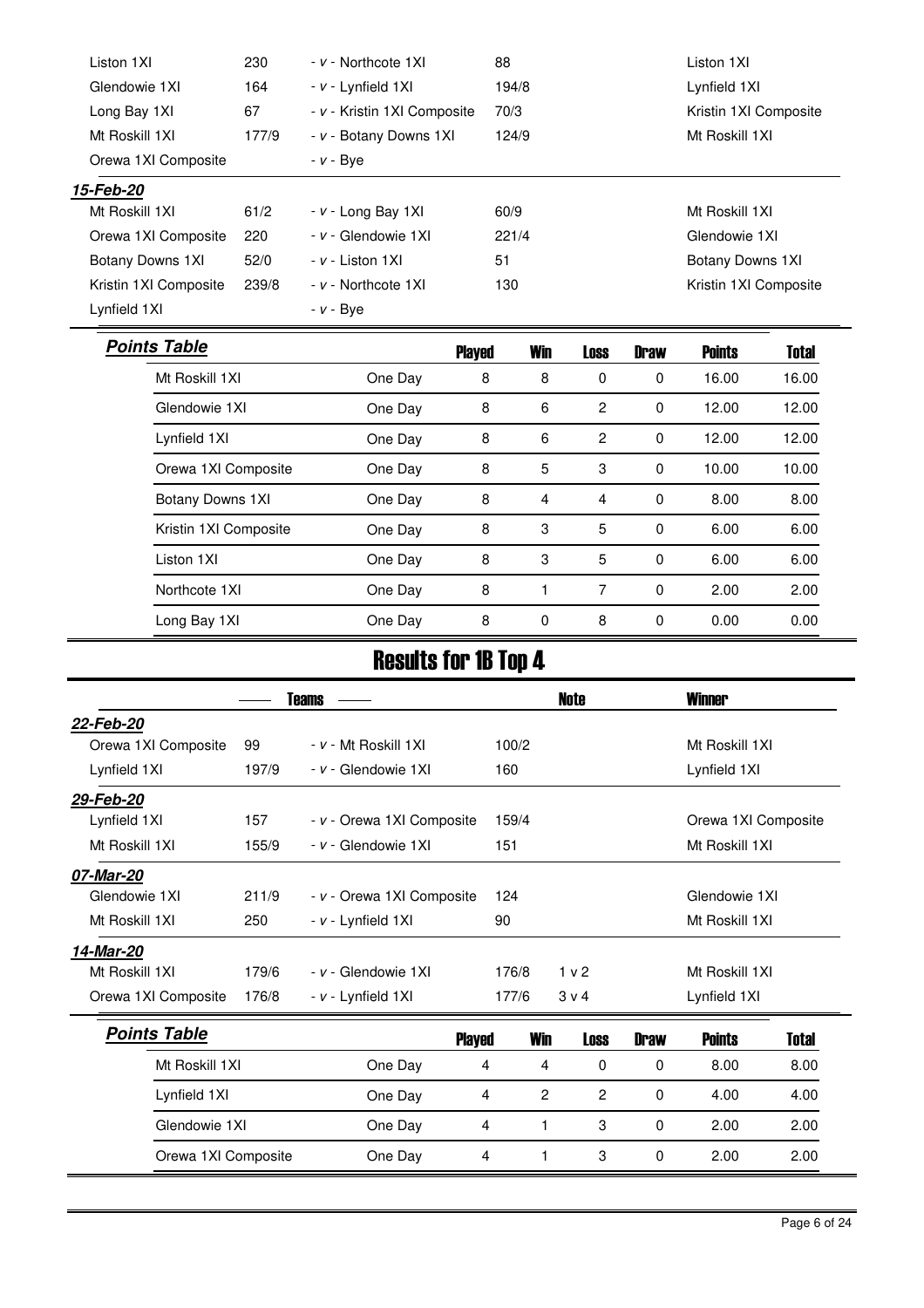#### Results for 1B Bottom 5

|                       | <b>Teams</b> |                             |                  |                | <b>Note</b>           |              | <b>Winner</b>         |              |  |
|-----------------------|--------------|-----------------------------|------------------|----------------|-----------------------|--------------|-----------------------|--------------|--|
| 22-Feb-20             |              |                             |                  |                |                       |              |                       |              |  |
| Long Bay 1XI          | 0/0          | - v - Kristin 1XI Composite | 62/6             |                |                       |              | Draw                  |              |  |
| Liston 1XI            | Canc         | - v - Northcote 1XI         | Canc             |                |                       |              | Draw                  |              |  |
| Botany Downs 1XI      |              | $- v - Bye$                 |                  |                |                       |              |                       |              |  |
| 29-Feb-20             |              |                             |                  |                |                       |              |                       |              |  |
| Long Bay 1XI          | 56           | - v - Liston 1XI            | 104              |                |                       |              | Liston 1XI            |              |  |
| Kristin 1XI Composite | 189/2        | - v - Botany Downs 1XI      | 188              |                | Kristin 1XI Composite |              |                       |              |  |
| Northcote 1XI         |              | $- v - Bye$                 |                  |                |                       |              |                       |              |  |
| 07-Mar-20             |              |                             |                  |                |                       |              |                       |              |  |
| Botany Downs 1XI      | 162/9        | - v - Liston 1XI            | 81               |                |                       |              | Botany Downs 1XI      |              |  |
| Northcote 1XI         | 54           | - v - Long Bay 1XI          | 113              |                |                       |              | Long Bay 1XI          |              |  |
| Kristin 1XI Composite |              | $- v - Bve$                 |                  |                |                       |              |                       |              |  |
| 14-Mar-20             |              |                             |                  |                |                       |              |                       |              |  |
| Northcote 1XI         | 146          | - v - Botany Downs 1XI      | 150/6            |                |                       |              | Botany Downs 1XI      |              |  |
| Liston 1XI            | 72           | - v - Kristin 1XI Composite | 73/3             |                |                       |              | Kristin 1XI Composite |              |  |
| Long Bay 1XI          |              | $- v - Bye$                 |                  |                |                       |              |                       |              |  |
| 21-Mar-20             |              |                             |                  |                |                       |              |                       |              |  |
| Kristin 1XI Composite | Canc         | - v - Northcote 1XI         | Canc             |                |                       |              | Cancelled             |              |  |
| Botany Downs 1XI      | Canc         | - v - Long Bay 1XI          | Canc             |                |                       |              | Cancelled             |              |  |
| Liston 1XI            |              | $- v - Bye$                 |                  |                |                       |              |                       |              |  |
| <b>Points Table</b>   |              | <b>Played</b>               |                  | <b>Win</b>     | <b>Loss</b>           | <b>Draw</b>  | <b>Points</b>         | <b>Total</b> |  |
| Kristin 1XI Composite |              | One Day                     | 3                | $\overline{c}$ | $\mathbf 0$           | $\mathbf{1}$ | 5.00                  | 5.00         |  |
| Botany Downs 1XI      |              | One Day                     | $\boldsymbol{3}$ | $\overline{c}$ | 1                     | $\mathbf 0$  | 4.00                  | 4.00         |  |
| Long Bay 1XI          |              | One Day                     | 3                | 1              | 1                     | $\mathbf{1}$ | 3.00                  | 3.00         |  |
| Liston 1XI            |              | One Day                     | 4                | $\mathbf{1}$   | $\overline{2}$        | $\mathbf{1}$ | 3.00                  | 3.00         |  |
| Northcote 1XI         |              | One Day                     | 3                | 0              | $\overline{c}$        | 1            | 1.00                  | 1.00         |  |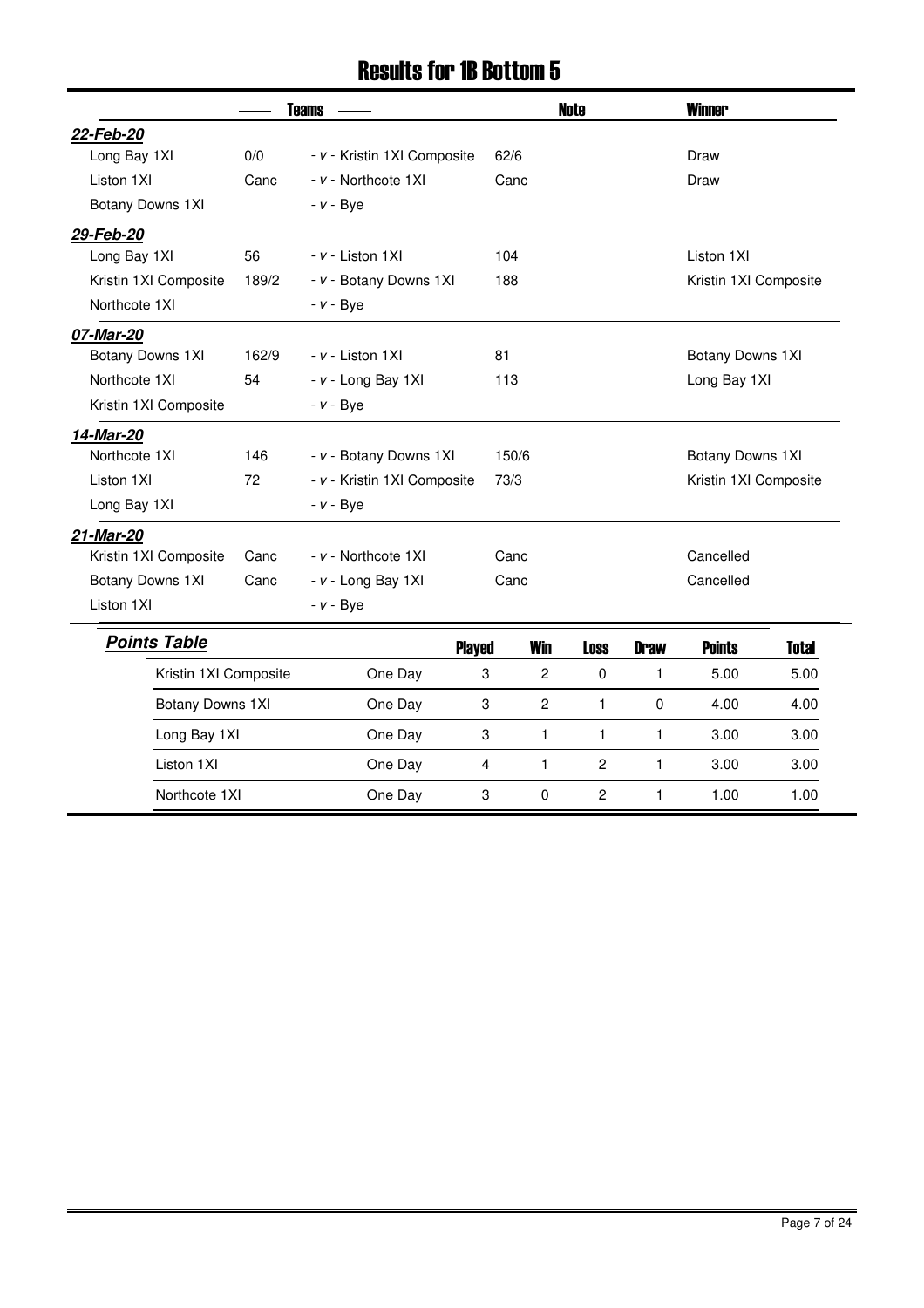### Results for Senior Open Pool A

|                          | <b>Teams</b>             |                           |              |                | <b>Note</b>  | <b>Winner</b>           |                          |              |
|--------------------------|--------------------------|---------------------------|--------------|----------------|--------------|-------------------------|--------------------------|--------------|
| 15-Feb-20                |                          |                           |              |                |              |                         |                          |              |
| Orewa 3XI                | <b>LBD</b>               | - v - Rosmini 3XI         | <b>WBD</b>   |                |              |                         | Rosmini 3XI              |              |
| Auck Grammar Blue        | <b>WBD</b>               | - v - Howick 2XI          | <b>LBD</b>   |                |              |                         | <b>Auck Grammar Blue</b> |              |
| Lynfield 2XI             |                          | - <i>v</i> - Bye          |              |                |              |                         |                          |              |
| 22-Feb-20                |                          |                           |              |                |              |                         |                          |              |
| Orewa 3XI                | <b>LBD</b>               | - v - Auck Grammar Blue   | <b>WBD</b>   |                |              |                         | Auck Grammar Blue        |              |
| Rosmini 3XI              | Canc                     | - v - Lynfield 2XI        | Canc         |                |              |                         | Draw                     |              |
| Macleans 2XI             | N/R                      | - v - Westlake Boys White | N/R          |                |              | $\overline{\mathbf{?}}$ |                          |              |
| 29-Feb-20                |                          |                           |              |                |              |                         |                          |              |
| Lynfield 2XI             | 122                      | - v - Auck Grammar Blue   | 153          |                |              |                         | Auck Grammar Blue        |              |
| Orewa 3XI                | <b>LBD</b>               | - v - Macleans 2XI        | <b>WBD</b>   |                |              |                         | Macleans 2XI             |              |
| Rosmini 3XI              | 129                      | - v - Westlake Boys White | 137          |                |              |                         | Westlake Boys White      |              |
| 07-Mar-20                |                          |                           |              |                |              |                         |                          |              |
| Macleans 2XI             | 206                      | - v - Lynfield 2XI        | 181          |                |              |                         | Macleans 2XI             |              |
| Rosmini 3XI              | 81                       | - v - Auck Grammar Blue   | 234/7        |                |              |                         | Auck Grammar Blue        |              |
| Orewa 3XI                | <b>LBD</b>               | - v - Westlake Boys White | <b>WBD</b>   |                |              |                         | Westlake Boys White      |              |
| 14-Mar-20                |                          |                           |              |                |              |                         |                          |              |
| Rosmini 3XI              | 114                      | - v - Macleans 2XI        | 117/5        |                |              |                         | Macleans 2XI             |              |
| Lynfield 2XI             | <b>WBD</b>               | - v - Orewa 3XI           | <b>LBD</b>   |                |              | Lynfield 2XI            |                          |              |
| <b>Auck Grammar Blue</b> | 97/2                     | - v - Westlake Boys White | 94           |                |              |                         | Auck Grammar Blue        |              |
| <b>Points Table</b>      |                          | <b>Played</b>             |              | <b>Win</b>     | <b>Loss</b>  | <b>Draw</b>             | <b>Points</b>            | <b>Total</b> |
|                          | <b>Auck Grammar Blue</b> | One Day                   | 5            | $\overline{5}$ | 0            | 0                       | 10.00                    | 10.00        |
| Macleans 2XI             |                          | One Day                   | 3            | 3              | 0            | $\mathbf 0$             | 6.00                     | 6.00         |
|                          | Westlake Boys White      | One Day                   | 3            | $\overline{c}$ | $\mathbf{1}$ | $\pmb{0}$               | 4.00                     | 4.00         |
| Lynfield 2XI             |                          | One Day                   | 4            | $\mathbf{1}$   | $\mathbf{2}$ | $\mathbf{1}$            | 3.00                     | 3.00         |
| Rosmini 3XI              |                          | One Day                   | 5            | $\mathbf{1}$   | 3            | $\mathbf{1}$            | 3.00                     | 3.00         |
| Howick 2XI               |                          | One Day                   | $\mathbf{1}$ | 0              | $\mathbf{1}$ | $\pmb{0}$               | 0.00                     | 0.00         |
| Orewa 3XI                |                          | One Day                   | 5            | $\pmb{0}$      | 5            | 0                       | 0.00                     | 0.00         |
|                          |                          |                           |              |                |              |                         |                          |              |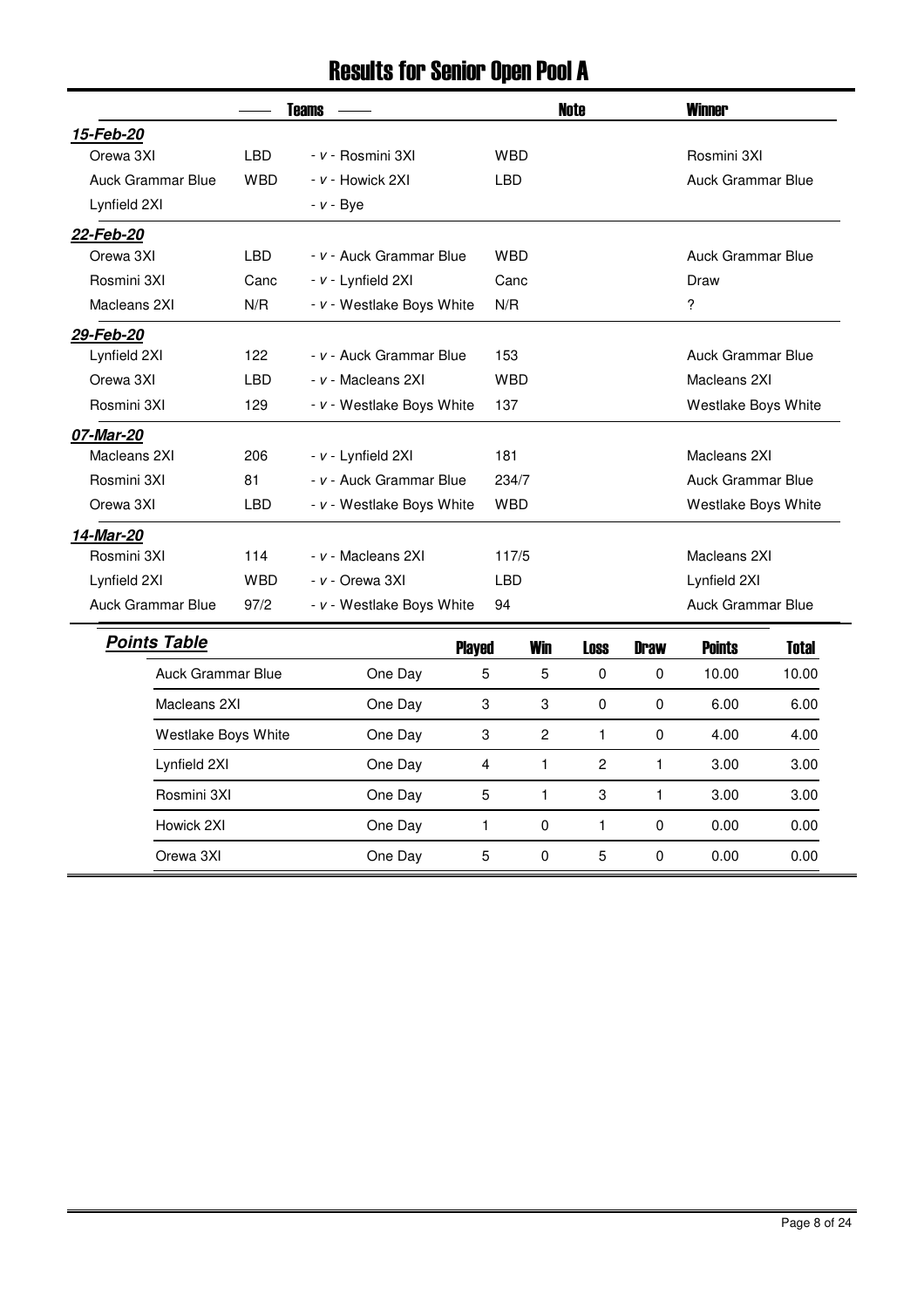# Results for Senior Open Pool B

|                             | <b>Teams</b> |                                 |       | <b>Note</b>  |              | <b>Winner</b> |                           |                       |
|-----------------------------|--------------|---------------------------------|-------|--------------|--------------|---------------|---------------------------|-----------------------|
| 15-Feb-20                   |              |                                 |       |              |              |               |                           |                       |
| <b>Auck Grammar White</b>   | 147/7        | - v - Auck Grammar Gold         | 148/4 |              |              |               | <b>Auck Grammar Gold</b>  |                       |
| Green Bay /AGC Parnel 195/4 |              | - v - Orewa 2XI                 | 194/7 |              |              |               |                           | Green Bay /AGC Parnel |
| <b>Botany Downs</b>         |              | $- v - Bye$                     |       |              |              |               |                           |                       |
| 22-Feb-20                   |              |                                 |       |              |              |               |                           |                       |
| <b>Auck Grammar White</b>   | Canc         | <i>- v -</i> Orewa 2XI          | Canc  |              |              |               | Draw                      |                       |
| <b>Botany Downs</b>         | Canc         | - v - Auck Grammar Gold         | Canc  |              |              |               | Draw                      |                       |
| Green Bay /AGC Parnel       |              | $- v - Bve$                     |       |              |              |               |                           |                       |
| 29-Feb-20                   |              |                                 |       |              |              |               |                           |                       |
| Orewa 2XI                   | 155/5        | - v - Botany Downs              | 154/2 |              |              |               | Orewa 2XI                 |                       |
| Green Bay /AGC Parnel 208/4 |              | - v - Auck Grammar White        | 207/6 |              |              |               |                           | Green Bay /AGC Parnel |
| Auck Grammar Gold           |              | $- v - Bye$                     |       |              |              |               |                           |                       |
| 07-Mar-20                   |              |                                 |       |              |              |               |                           |                       |
| Green Bay /AGC Parnel 140/4 |              | - v - Botany Downs              | 139/9 |              |              |               |                           | Green Bay /AGC Parnel |
| Orewa 2XI                   | 148          | - v - Auck Grammar Gold         | 150/9 |              |              |               | <b>Auck Grammar Gold</b>  |                       |
| <b>Auck Grammar White</b>   |              | $- v - Bye$                     |       |              |              |               |                           |                       |
| 14-Mar-20                   |              |                                 |       |              |              |               |                           |                       |
| Auck Grammar Gold           | 173          | - v - Green Bay /AGC Parnel 158 |       |              |              |               | Auck Grammar Gold         |                       |
| <b>Botany Downs</b>         | 70/9         | - v - Auck Grammar White        | 97/9  |              |              |               | <b>Auck Grammar White</b> |                       |
| Orewa 2XI                   |              | $- v - Bye$                     |       |              |              |               |                           |                       |
| <b>Points Table</b>         |              | <b>Played</b>                   |       | <b>Win</b>   | <b>Loss</b>  | <b>Draw</b>   | <b>Points</b>             | <b>Total</b>          |
| Auck Grammar Gold           |              | One Day                         | 4     | 3            | $\Omega$     | 1             | 7.00                      | 7.00                  |
| Green Bay /AGC Parnell      |              | One Day                         | 4     | 3            | $\mathbf{1}$ | 0             | 6.00                      | 6.00                  |
| <b>Auck Grammar White</b>   |              | One Day                         | 4     | 1            | $\mathbf{2}$ | 1             | 3.00                      | 3.00                  |
| Orewa 2XI                   |              | One Day                         | 4     | $\mathbf{1}$ | $\mathbf{2}$ | 1.            | 3.00                      | 3.00                  |
| <b>Botany Downs</b>         |              | One Day                         | 4     | 0            | 3            | 1             | 1.00                      | 1.00                  |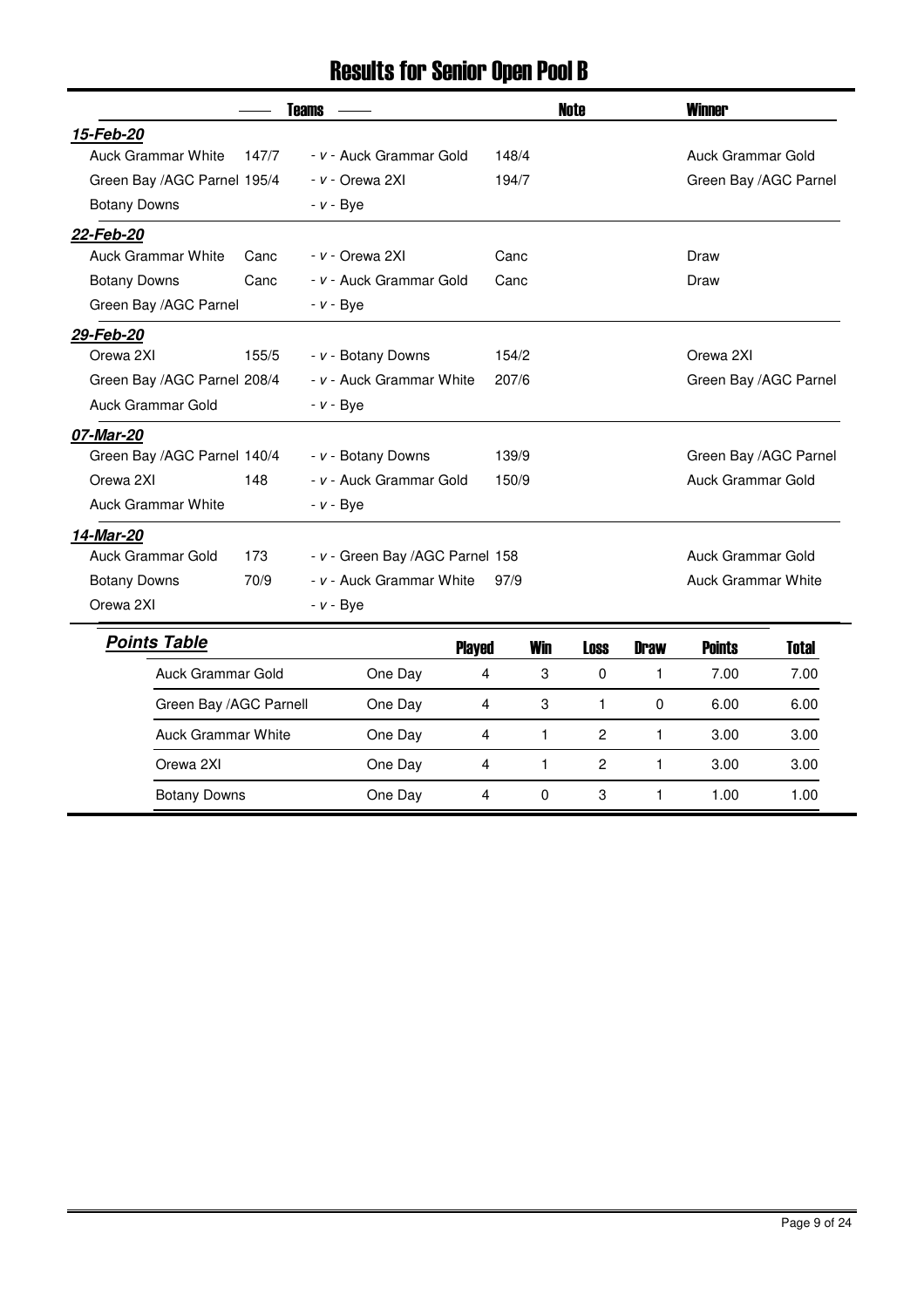# Results for Junior Open Pool A

|                      | <b>Teams</b> |                            |      |                | <b>Note</b>    |              | <b>Winner</b>        |              |  |
|----------------------|--------------|----------------------------|------|----------------|----------------|--------------|----------------------|--------------|--|
| 15-Feb-20            |              |                            |      |                |                |              |                      |              |  |
| Avondale Yr10        | 123/2        | - v - Selwyn               | 122  |                |                |              | Avondale Yr10        |              |  |
| Kristin Composite    | 190/8        | - v - Sacred Heart Colts 2 | 112  |                |                |              | Kristin Composite    |              |  |
| Rangitoto 2          | 66           | - v - Kingsway /Mahu       |      | 276/5          |                |              | Kingsway /Mahu       |              |  |
| 22-Feb-20            |              |                            |      |                |                |              |                      |              |  |
| Kristin Composite    | 195/3        | - v - Rangitoto 2          | 0/0  |                |                |              | Draw                 |              |  |
| Kingsway /Mahu       | Canc         | - v - Selwyn               |      | Canc           |                |              | Draw                 |              |  |
| Sacred Heart Colts 2 | Canc         | - v - Avondale Yr10        |      | Canc           |                |              | Draw                 |              |  |
| 29-Feb-20            |              |                            |      |                |                |              |                      |              |  |
| Sacred Heart Colts 2 | 308/4        | - v - Rangitoto 2          |      | 112/9          |                |              | Sacred Heart Colts 2 |              |  |
| Avondale Yr10        | 192/2        | - v - Kingsway /Mahu       | 187  |                |                |              | Avondale Yr10        |              |  |
| Selwyn               | 132          | - v - Kristin Composite    |      | 156/9          |                |              | Kristin Composite    |              |  |
| 07-Mar-20            |              |                            |      |                |                |              |                      |              |  |
| Kristin Composite    | 221/5        | - v - Kingsway /Mahu       | 137  |                |                |              | Kristin Composite    |              |  |
| Rangitoto 2          | 60           | - v - Avondale Yr10        |      | 61/3           |                |              | Avondale Yr10        |              |  |
| Selwyn               | 150          | - v - Sacred Heart Colts 2 |      | 191/9          |                |              | Sacred Heart Colts 2 |              |  |
| 14-Mar-20            |              |                            |      |                |                |              |                      |              |  |
| Kingsway /Mahu       | 139          | - v - Sacred Heart Colts 2 |      | 140/4          |                |              | Sacred Heart Colts 2 |              |  |
| Rangitoto 2          | 59/9         | - v - Selwyn               | 60/1 |                |                |              | Selwyn               |              |  |
| Avondale Yr10        | 198/5        | - v - Kristin Composite    |      | 215/6          |                |              | Kristin Composite    |              |  |
| <b>Points Table</b>  |              | <b>Played</b>              |      | <b>Win</b>     | <b>Loss</b>    | <b>Draw</b>  | <b>Points</b>        | <b>Total</b> |  |
| Kristin Composite    |              | One Day                    | 5    | $\overline{4}$ | 0              | $\mathbf{1}$ | 9.00                 | 9.00         |  |
| Avondale Yr10        |              | One Day                    | 5    | 3              | $\mathbf{1}$   | $\mathbf{1}$ | 7.00                 | 7.00         |  |
| Sacred Heart Colts 2 |              | One Day                    | 5    | 3              | $\mathbf{1}$   | $\mathbf{1}$ | 7.00                 | 7.00         |  |
| Kingsway /Mahu       |              | One Day                    | 5    | $\mathbf{1}$   | 3              | $\mathbf{1}$ | 3.00                 | 3.00         |  |
| Selwyn               |              | One Day                    | 5    | $\mathbf{1}$   | 3              | 1            | 3.00                 | 3.00         |  |
| Rangitoto 2          |              | One Day                    | 5    | $\mathbf 0$    | $\overline{4}$ | $\mathbf{1}$ | 1.00                 | 1.00         |  |

L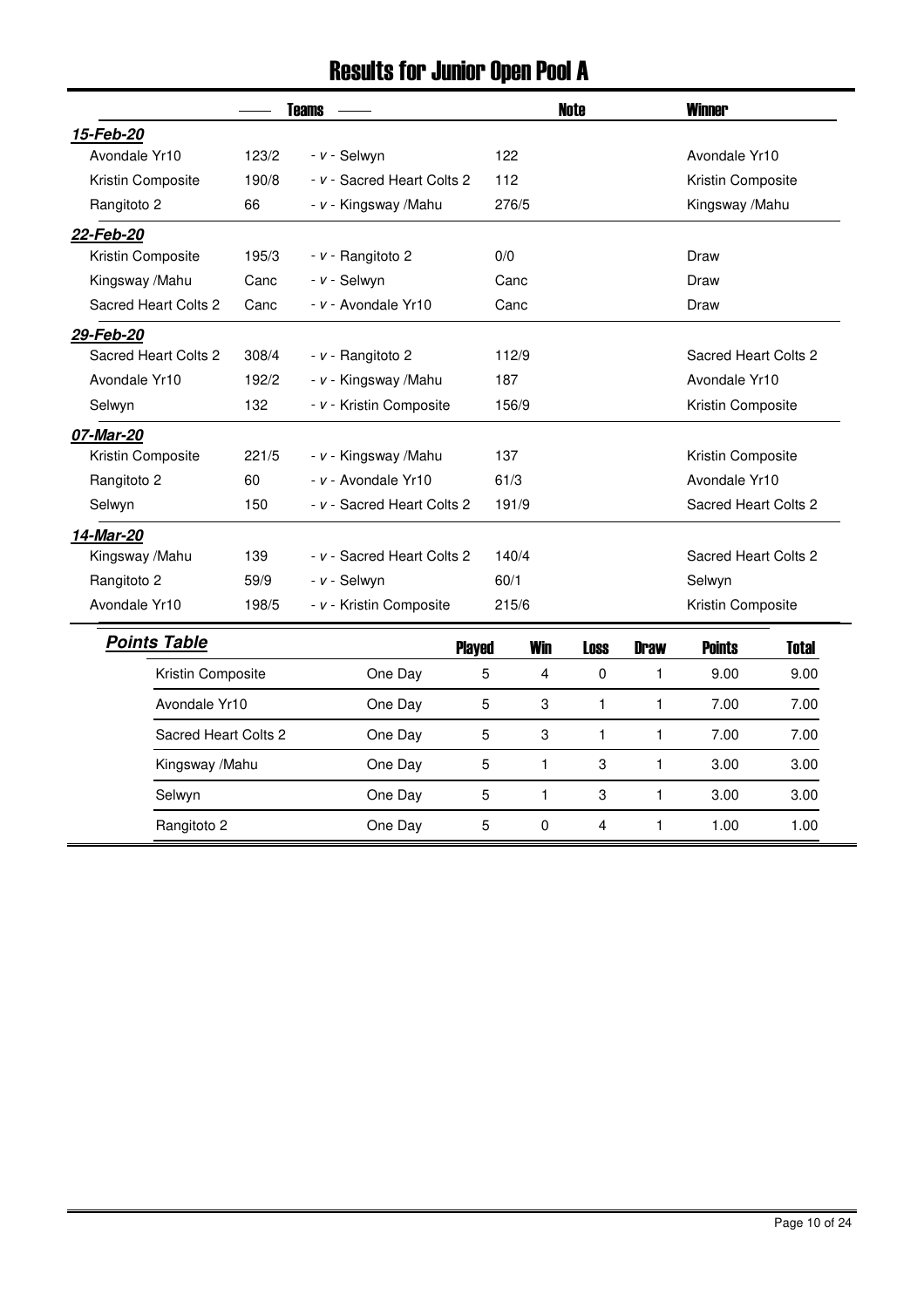### Results for Junior Open Pool B

|                          | <b>Teams</b> |                                 |                |                | <b>Note</b> |                |              | <b>Winner</b>        |              |  |
|--------------------------|--------------|---------------------------------|----------------|----------------|-------------|----------------|--------------|----------------------|--------------|--|
| 15-Feb-20                |              |                                 |                |                |             |                |              |                      |              |  |
| Northcote                | 78           | - v - Lynfield                  |                | 81/3           |             |                |              | Lynfield             |              |  |
| Rosmini Colts 2          | 159/4        | - v - Orewa / Whangaparaoa 157  |                |                |             |                |              | Rosmini Colts 2      |              |  |
| <b>Botany Downs</b>      | 263/7        | - v - Howick                    |                | 161            |             |                |              | <b>Botany Downs</b>  |              |  |
| 22-Feb-20                |              |                                 |                |                |             |                |              |                      |              |  |
| Northcote                | Canc         | - v - Orewa / Whangaparaoa Canc |                |                |             |                |              | Draw                 |              |  |
| Lynfield                 | Canc         | - v - Botany Downs              |                | Canc           |             |                |              | Draw                 |              |  |
| <b>Howick</b>            | Canc         | - v - Rosmini Colts 2           |                | Canc           |             |                |              | Draw                 |              |  |
| 29-Feb-20                |              |                                 |                |                |             |                |              |                      |              |  |
| Orewa / Whangaparaoa 129 |              | - v - Botany Downs              |                | 116            |             |                |              | Orewa / Whangaparaoa |              |  |
| Rosmini Colts 2          | 143          | - v - Northcote                 |                | 144/0          |             |                |              | Northcote            |              |  |
| Lynfield                 | 143/4        | - v - Howick                    |                | 140            |             |                |              | Lynfield             |              |  |
| 07-Mar-20                |              |                                 |                |                |             |                |              |                      |              |  |
| Rosmini Colts 2          | 113/8        | - v - Botany Downs              |                | 223/6          |             |                |              | <b>Botany Downs</b>  |              |  |
| Orewa / Whangaparaoa 115 |              | - v - Lynfield                  |                | 265/6          |             |                |              | Lynfield             |              |  |
| <b>Howick</b>            | 258/6        | - v - Northcote                 |                | 185/9          |             |                |              | <b>Howick</b>        |              |  |
| 14-Mar-20                |              |                                 |                |                |             |                |              |                      |              |  |
| Lynfield                 | 291/4        | - v - Rosmini Colts 2           |                | 51             |             |                |              | Lynfield             |              |  |
| <b>Botany Downs</b>      | 159/6        | - v - Northcote                 |                | 158/6          |             |                |              | <b>Botany Downs</b>  |              |  |
| Orewa / Whangaparaoa 129 |              | - v - Howick                    |                | 130/5          |             |                |              | <b>Howick</b>        |              |  |
| <b>Points Table</b>      |              |                                 | <b>Played</b>  | <b>Win</b>     |             | <b>Loss</b>    | <b>Draw</b>  | <b>Points</b>        | <b>Total</b> |  |
| Lynfield                 |              | One Day                         | 5              | 4              |             | $\pmb{0}$      | 1            | 9.00                 | 9.00         |  |
| <b>Botany Downs</b>      |              | One Day                         | 5              | 3              |             | 1              | $\mathbf{1}$ | 7.00                 | 7.00         |  |
| <b>Howick</b>            |              | One Day                         | $\overline{5}$ | $\overline{c}$ |             | $\overline{c}$ | $\mathbf{1}$ | 5.00                 | 5.00         |  |
| Northcote                |              | One Day                         | $\overline{5}$ | 1              |             | 3              | $\mathbf{1}$ | 3.00                 | 3.00         |  |
| Orewa / Whangaparaoa     |              | One Day                         | 5              | $\mathbf{1}$   |             | 3              | $\mathbf{1}$ | 3.00                 | 3.00         |  |
| Rosmini Colts 2          |              | One Day                         | 5              | $\mathbf{1}$   |             | 3              | $\mathbf{1}$ | 3.00                 | 3.00         |  |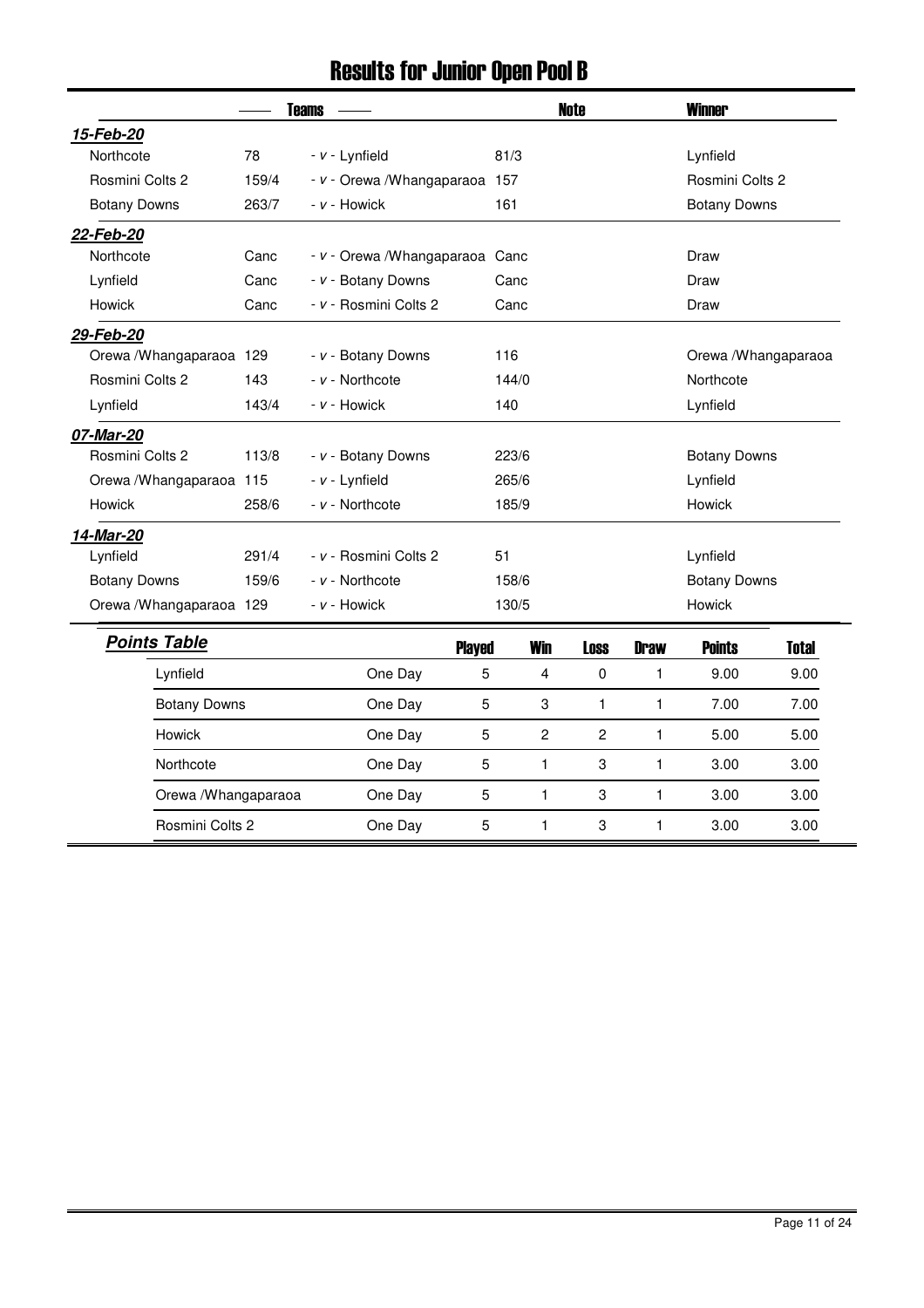### Results for Senior A Morning T20

|                         | <b>Teams</b> |                        | <b>Note</b> | <b>Winner</b>           |
|-------------------------|--------------|------------------------|-------------|-------------------------|
| 15-Feb-20               |              |                        |             |                         |
| Dilworth 1XI            | 181/7        | - v - Auck Grammar Red | 132/9       | Dilworth 1XI            |
| Sacred Heart 3XI        |              | - v - Glendowie        |             | Glendowie               |
| Papatoetoe              | 147/6        | - v - Mt Roskill       | 127/7       | Papatoetoe              |
| King's                  |              | $- v - Bye$            |             |                         |
| 22-Feb-20               |              |                        |             |                         |
| Glendowie               | Canc         | $- v -$ King's         | Canc        | Draw                    |
| Mt Roskill              | Canc         | - v - Auck Grammar Red | Canc        | Draw                    |
| Sacred Heart 3XI        | Canc         | - v - Papatoetoe       | Canc        | Draw                    |
| Dilworth 1XI            |              | $- v - Bye$            |             |                         |
| 29-Feb-20               |              |                        |             |                         |
| Papatoetoe              | 101/3        | $- v -$ King's         | 99/8        | Papatoetoe              |
| <b>Auck Grammar Red</b> | 61/0         | - v - Sacred Heart 3XI | 60          | <b>Auck Grammar Red</b> |
| Dilworth 1XI            | 144/7        | - v - Mt Roskill       | 145/0       | Mt Roskill              |
| Glendowie               |              | $- v - Bye$            |             |                         |
| 07-Mar-20               |              |                        |             |                         |
| Sacred Heart 3XI        | 175/8        | - v - Mt Roskill       | 195/8       | Mt Roskill              |
| Glendowie               | 130          | - v - Dilworth 1XI     | 131/5       | Dilworth 1XI            |
| King's                  | 196/5        | - v - Auck Grammar Red | 169         | King's                  |
| Papatoetoe              |              | $- v - Bye$            |             |                         |
| 14-Mar-20               |              |                        |             |                         |
| Glendowie               | 129/7        | - v - Papatoetoe       | 133/5       | Papatoetoe              |
| Dilworth 1XI            | 164/6        | - v - Sacred Heart 3XI | 137/6       | Dilworth 1XI            |
| Mt Roskill              | 153/4        | $- v -$ King's         | 154/5       | King's                  |
| Auck Grammar Red        |              | $- v - Bye$            |             |                         |
| 21-Mar-20               |              |                        |             |                         |
| King's                  | Canc         | - v - Sacred Heart 3XI | Canc        | Cancelled               |
| Auck Grammar Red        | Canc         | - v - Glendowie        | Canc        | Cancelled               |
| Papatoetoe              | Canc         | - v - Dilworth 1XI     | Canc        | Cancelled               |
| Mt Roskill              |              | $- v - Bye$            |             |                         |
| 28-Mar-20               |              |                        |             |                         |
| Papatoetoe              | Canc         | - v - Auck Grammar Red | Canc        | Cancelled               |
| Dilworth 1XI            | Canc         | $- v -$ King's         | Canc        | Cancelled               |
| Mt Roskill              | Canc         | - v - Glendowie        | Canc        | Cancelled               |
| Sacred Heart 3XI        |              | $- v - Bye$            |             |                         |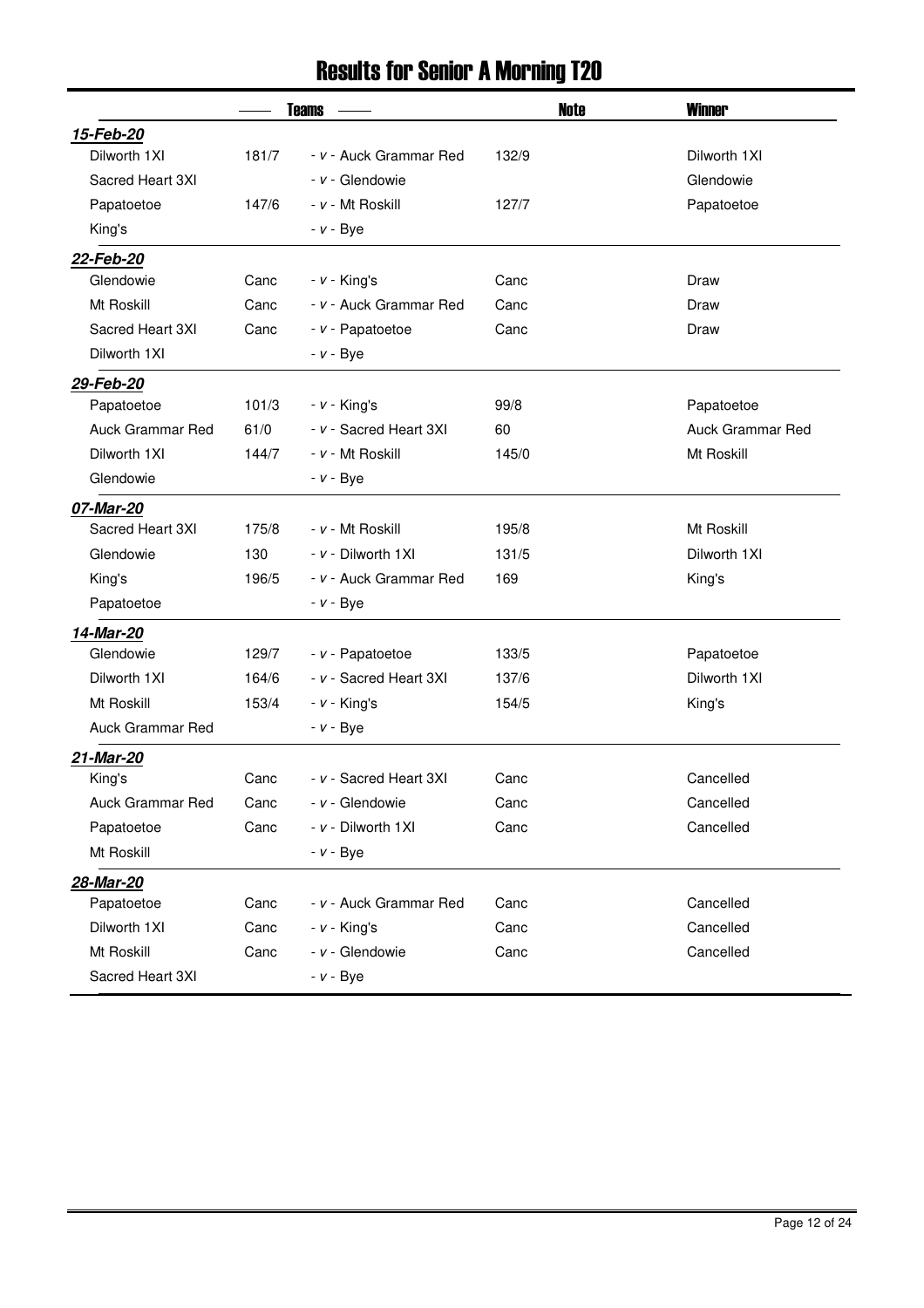| <b>Points Table</b> |         | <b>Played</b>  | <b>Win</b>     | <b>Loss</b> | <b>Draw</b> | <b>Points</b> | <b>Total</b> |
|---------------------|---------|----------------|----------------|-------------|-------------|---------------|--------------|
| Papatoetoe          | One Day | 4              | 3              | 0           |             | 7.00          | 7.00         |
| Dilworth 1XI        | One Day | 4              | 3              |             | 0           | 6.00          | 6.00         |
| King's              | One Day | 4              | 2              |             |             | 5.00          | 5.00         |
| Mt Roskill          | One Day | 5              | $\overline{c}$ | 2           |             | 5.00          | 5.00         |
| Auck Grammar Red    | One Day | 4              |                | 2           |             | 3.00          | 3.00         |
| Glendowie           | One Day | $\overline{4}$ |                | 2           |             | 3.00          | 3.00         |
| Sacred Heart 3XI    | One Day | 5              | 0              | 4           |             | 1.00          | 1.00         |

# Results for Senior B Morning Cent/Nth/West - Pool A

|                     | <b>Teams</b> |                           |                |                | <b>Note</b>             | <b>Winner</b>       |                     |              |  |  |
|---------------------|--------------|---------------------------|----------------|----------------|-------------------------|---------------------|---------------------|--------------|--|--|
| 15-Feb-20           |              |                           |                |                |                         |                     |                     |              |  |  |
| Northcote           | 84           | $- v - St$ Paul's         |                | 152/5          |                         |                     | St Paul's           |              |  |  |
| Takapuna            | 63           | - v - St Peter's 3XI      | 65/0           |                |                         |                     | St Peter's 3XI      |              |  |  |
| Long Bay            | 128/7        | - v - Auck Grammar Purple | 157            |                |                         |                     | Auck Grammar Purple |              |  |  |
| 22-Feb-20           |              |                           |                |                |                         |                     |                     |              |  |  |
| Takapuna            | 72           | $- v - St$ Paul's         | 77             |                |                         |                     | St Paul's           |              |  |  |
| Northcote           | <b>LBD</b>   | $- v -$ Long Bay          |                | <b>WBD</b>     |                         |                     | Long Bay            |              |  |  |
| Auck Grammar Purple | Canc         | - v - St Peter's 3XI      | Canc           |                |                         | Draw                |                     |              |  |  |
| 29-Feb-20           |              |                           |                |                |                         |                     |                     |              |  |  |
| Long Bay            |              | - v - Takapuna            | <b>WDL</b>     |                | Takapuna                |                     |                     |              |  |  |
| St Peter's 3XI      | 112/8        | $- v - St$ Paul's         | 107            |                |                         | St Peter's 3XI      |                     |              |  |  |
| Northcote           | 117/6        | - v - Auck Grammar Purple | 118/6          |                |                         | Auck Grammar Purple |                     |              |  |  |
| 07-Mar-20           |              |                           |                |                |                         |                     |                     |              |  |  |
| St Peter's 3XI      | <b>WBD</b>   | $- v -$ Long Bay          | <b>LBD</b>     |                |                         |                     | St Peter's 3XI      |              |  |  |
| Takapuna            | 118/6        | - v - Northcote           |                | 117/7          |                         |                     | Takapuna            |              |  |  |
| St Paul's           | 107/7        | - v - Auck Grammar Purple |                | 108/8          |                         |                     | Auck Grammar Purple |              |  |  |
| 14-Mar-20           |              |                           |                |                |                         |                     |                     |              |  |  |
| Northcote           | 143/3        | - v - St Peter's 3XI      |                | 142/7          |                         |                     | Northcote           |              |  |  |
| Long Bay            | 61/9         | - v - St Paul's           | 64/3           |                |                         |                     | St Paul's           |              |  |  |
| Auck Grammar Purple | 124/7        | - v - Takapuna            |                | 123/8          |                         |                     | Auck Grammar Purple |              |  |  |
| <b>Points Table</b> |              | <b>Played</b>             |                | <b>Win</b>     | <b>Loss</b>             | <b>Draw</b>         | <b>Points</b>       | <b>Total</b> |  |  |
| Auck Grammar Purple |              | One Day                   | 5              | 4              | $\mathbf 0$             | 1                   | 9.00                | 9.00         |  |  |
| St Peter's 3XI      |              | One Day                   | $\sqrt{5}$     | 3              | 1                       | 1                   | 7.00                | 7.00         |  |  |
| St Paul's           |              | One Day                   | $\overline{5}$ | 3              | $\overline{c}$          | $\pmb{0}$           | 6.00                | 6.00         |  |  |
| Takapuna            |              | One Day                   | 5              | $\overline{c}$ | 3                       | $\pmb{0}$           | 4.00                | 4.00         |  |  |
| Long Bay            |              | One Day                   | $\sqrt{5}$     | 1              | $\overline{\mathbf{4}}$ | $\pmb{0}$           | 2.00                | 2.00         |  |  |
| Northcote           |              | One Day                   | 5              | 1              | 4                       | $\mathbf 0$         | 2.00                | 2.00         |  |  |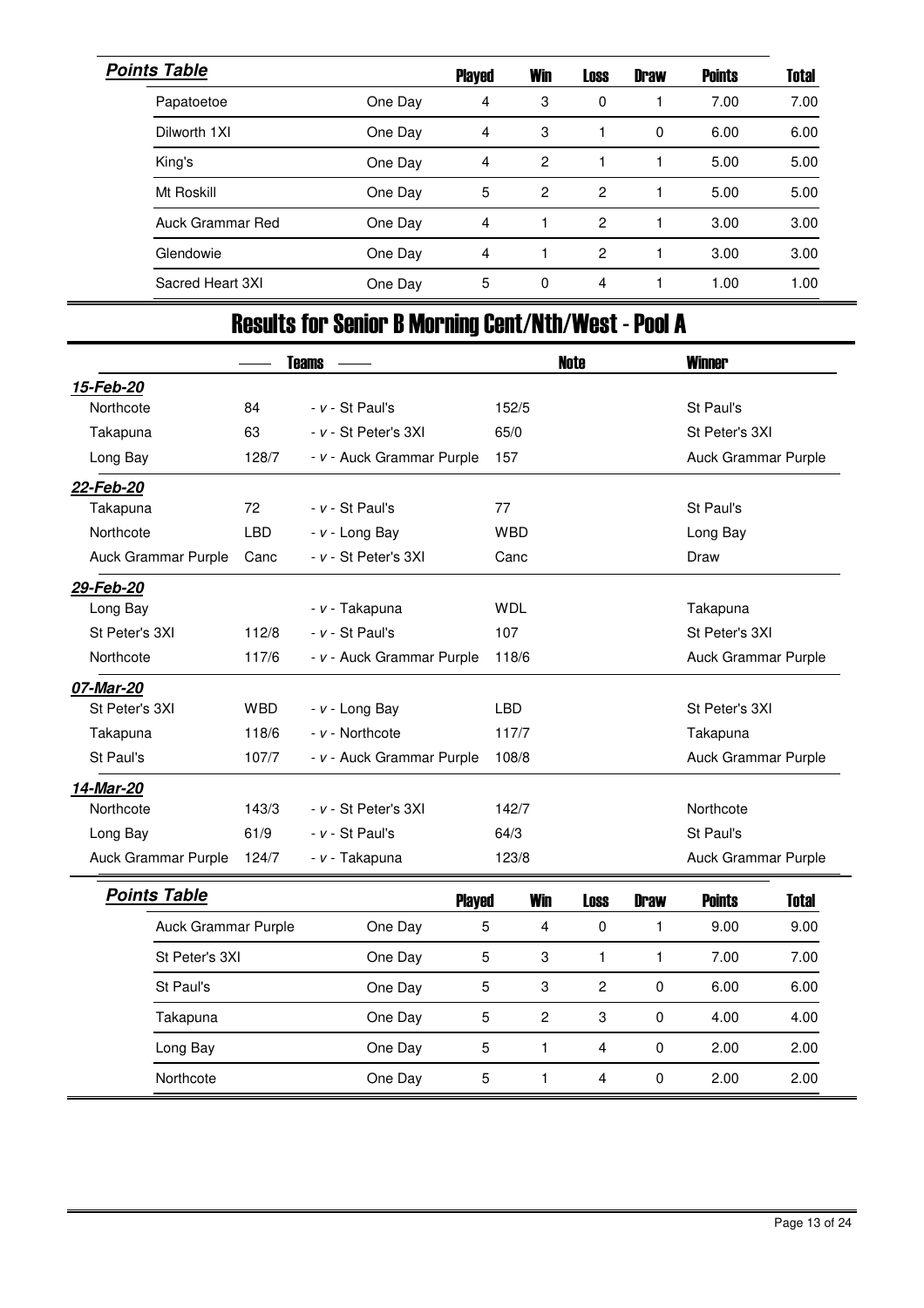| <b>Teams</b>           |            |                         |            |              | <b>Note</b>       | <b>Winner</b>     |                        |              |  |
|------------------------|------------|-------------------------|------------|--------------|-------------------|-------------------|------------------------|--------------|--|
| 15-Feb-20              |            |                         |            |              |                   |                   |                        |              |  |
| Birkenhead             | 204/0      | $- v -$ Sunderland      |            | 135/7        |                   |                   | <b>Birkenhead</b>      |              |  |
| Lynfield               | 77/9       | - v - Auck Grammar Gold |            | 165/6        |                   |                   | Auck Grammar Gold      |              |  |
| St Peter's 5XI         | 145/6      | - v - Western Springs   | 144/3      |              |                   |                   | St Peter's 5XI         |              |  |
| 22-Feb-20              |            |                         |            |              |                   |                   |                        |              |  |
| Lynfield               | 135/9      | - v - St Peter's 5XI    | 137/2      |              |                   | St Peter's 5XI    |                        |              |  |
| <b>Western Springs</b> | Canc       | $- v -$ Sunderland      |            | Canc         |                   |                   | Draw                   |              |  |
| Auck Grammar Gold      | 71/3       | - v - Birkenhead        |            | 139/8        |                   |                   | Birkenhead             |              |  |
| 29-Feb-20              |            |                         |            |              |                   |                   |                        |              |  |
| Auck Grammar Gold      | 123/9      | - v - St Peter's 5XI    | 83         |              | Auck Grammar Gold |                   |                        |              |  |
| <b>Birkenhead</b>      | 185/9      | - v - Western Springs   | 143        |              |                   |                   | <b>Birkenhead</b>      |              |  |
| Sunderland             | 150/5      | - v - Lynfield          | 145/8      |              |                   |                   | Sunderland             |              |  |
| 07-Mar-20              |            |                         |            |              |                   |                   |                        |              |  |
| Lynfield               | 72         | - v - Western Springs   |            | 76/0         |                   |                   | <b>Western Springs</b> |              |  |
| St Peter's 5XI         | 105/8      | - v - Birkenhead        |            | 104/9        |                   |                   | St Peter's 5XI         |              |  |
| Sunderland             | 103/7      | - v - Auck Grammar Gold |            | 104/3        |                   |                   | Auck Grammar Gold      |              |  |
| 14-Mar-20              |            |                         |            |              |                   |                   |                        |              |  |
| <b>Western Springs</b> | 135/9      | - v - Auck Grammar Gold | 136/3      |              |                   | Auck Grammar Gold |                        |              |  |
| St Peter's 5XI         | <b>WBD</b> | - v - Sunderland        | <b>LBD</b> |              |                   |                   | St Peter's 5XI         |              |  |
| <b>Birkenhead</b>      | 96/5       | - v - Lynfield          | 95         |              |                   |                   | <b>Birkenhead</b>      |              |  |
| <b>Points Table</b>    |            | <b>Played</b>           |            | <b>Win</b>   | <b>Loss</b>       | <b>Draw</b>       | <b>Points</b>          | <b>Total</b> |  |
| Auck Grammar Gold      |            | One Day                 | 5          | 4            | $\mathbf{1}$      | 0                 | 8.00                   | 8.00         |  |
| <b>Birkenhead</b>      |            | One Day                 | 5          | 4            | $\mathbf{1}$      | 0                 | 8.00                   | 8.00         |  |
| St Peter's 5XI         |            | One Day                 | 5          | 4            | $\mathbf{1}$      | 0                 | 8.00                   | 8.00         |  |
| Sunderland             |            | One Day                 | 5          | 1            | 3                 | 1                 | 3.00                   | 3.00         |  |
| <b>Western Springs</b> |            | One Day                 | 5          | $\mathbf{1}$ | 3                 | 1                 | 3.00                   | 3.00         |  |
| Lynfield               |            | One Day                 | 5          | 0            | 5                 | 0                 | 0.00                   | 0.00         |  |

# Results for Senior B Morning Cent/Nth/West - Pool B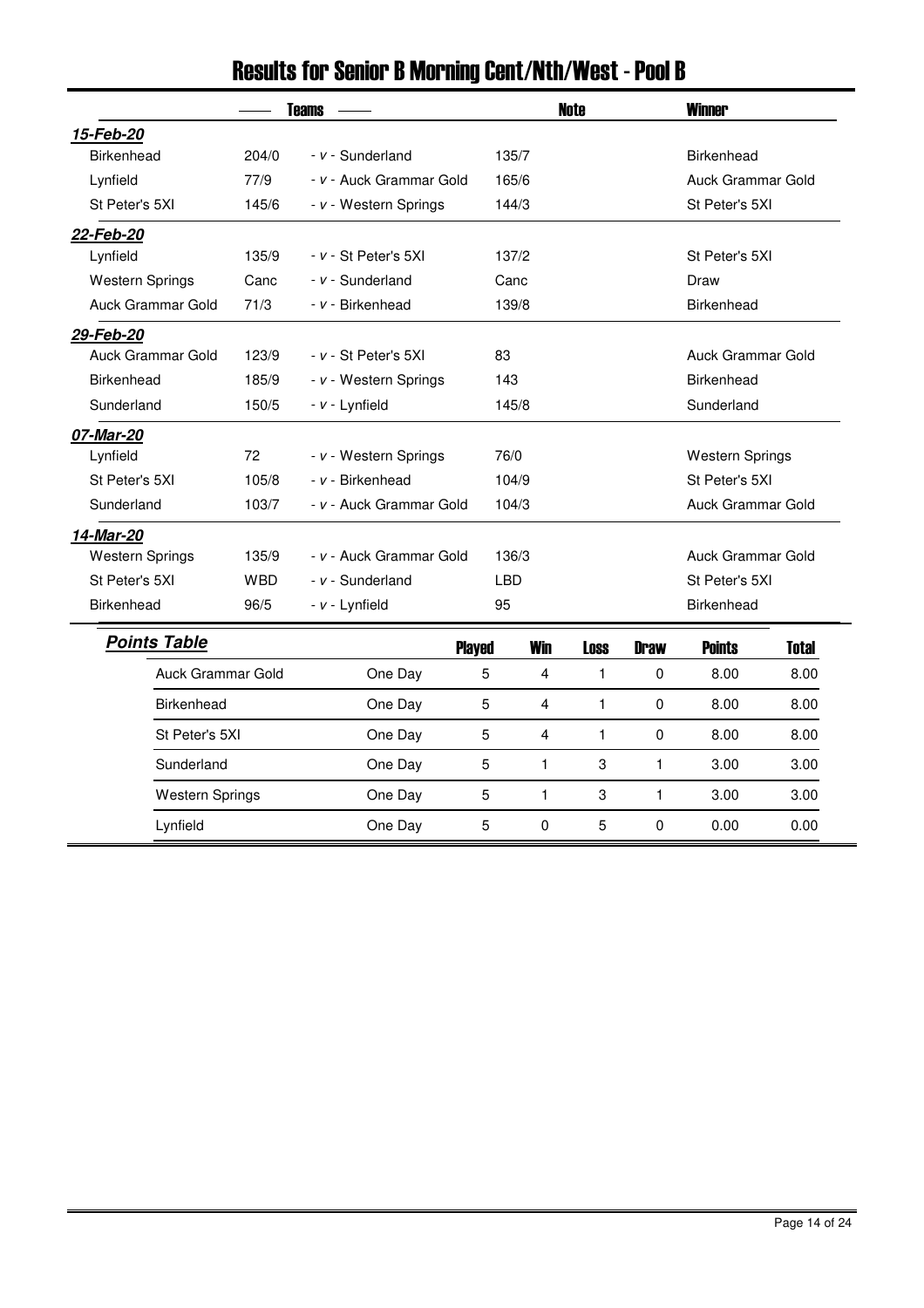| <b>Teams</b>                 |                |  |                                    |                |                | <b>Note</b>  | <b>Winner</b>          |                        |              |  |
|------------------------------|----------------|--|------------------------------------|----------------|----------------|--------------|------------------------|------------------------|--------------|--|
| 15-Feb-20                    |                |  |                                    |                |                |              |                        |                        |              |  |
| Onehunga                     | 158/1          |  | - v - St Peter's 6XI               |                | 157            |              |                        | Onehunga               |              |  |
| Sacred Heart Y12 Bartl 74    |                |  | - v - Saint Kentigern 2            |                | 75/2           |              |                        | Saint Kentigern 2      |              |  |
| Aorere                       | 150            |  | - v - Mt Albert                    |                | 152/3          |              |                        | Mt Albert              |              |  |
| 22-Feb-20                    |                |  |                                    |                |                |              |                        |                        |              |  |
| St Peter's 6XI               | <b>LBD</b>     |  | - v - Sacred Heart Y12 Bartl WBD   |                |                |              | Sacred Heart Y12 Bartl |                        |              |  |
| Onehunga                     | 122/7          |  | - v - Aorere                       |                | 121/5          |              |                        | Onehunga               |              |  |
| Saint Kentigern 2            | 154/4          |  | - v - Mt Albert                    |                | 20/3           |              |                        | Saint Kentigern 2      |              |  |
| 29-Feb-20                    |                |  |                                    |                |                |              |                        |                        |              |  |
| Aorere                       | 103            |  | - v - Sacred Heart Y12 Bartl 104/8 |                |                |              |                        | Sacred Heart Y12 Bartl |              |  |
| Saint Kentigern 2            | 197/8          |  | - v - St Peter's 6XI               |                | 78             |              |                        | Saint Kentigern 2      |              |  |
| Onehunga                     | 173/9          |  | $- v - Mt$ Albert                  |                | 174/6          |              |                        | Mt Albert              |              |  |
| 07-Mar-20                    |                |  |                                    |                |                |              |                        |                        |              |  |
| Saint Kentigern 2            | 253/1          |  | - v - Aorere                       |                | 25/11          |              |                        | Saint Kentigern 2      |              |  |
| Sacred Heart Y12 Bartl 121/9 |                |  | - v - Onehunga                     |                | 120            |              |                        | Sacred Heart Y12 Bartl |              |  |
| St Peter's 6XI               | 118            |  | - v - Mt Albert                    |                | 119/2          |              |                        | Mt Albert              |              |  |
| 14-Mar-20                    |                |  |                                    |                |                |              |                        |                        |              |  |
| Onehunga                     | 48             |  | - v - Saint Kentigern 2            |                | 49/1           |              |                        | Saint Kentigern 2      |              |  |
| Aorere                       | 134/2          |  | - v - St Peter's 6XI               |                | 151/6          |              |                        | St Peter's 6XI         |              |  |
| Sacred Heart Y12 Bartl 170/8 |                |  | - v - Mt Albert                    |                | 187/3          |              |                        | Mt Albert              |              |  |
| <b>Points Table</b>          |                |  |                                    | <b>Played</b>  | <b>Win</b>     | <b>Loss</b>  | <b>Draw</b>            | <b>Points</b>          | <b>Total</b> |  |
| Saint Kentigern 2            |                |  | One Day                            | 5              | 5              | $\Omega$     | 0                      | 10.00                  | 10.00        |  |
| Mt Albert                    |                |  | One Day                            | 5              | 4              | 1            | $\pmb{0}$              | 8.00                   | 8.00         |  |
| Sacred Heart Y12 Bartlett    |                |  | One Day                            | 5              | 3              | $\mathbf{2}$ | 0                      | 6.00                   | 6.00         |  |
| Onehunga                     |                |  | One Day                            | 5              | $\overline{c}$ | 3            | 0                      | 4.00                   | 4.00         |  |
|                              | St Peter's 6XI |  | One Day                            | $\overline{5}$ | 1              | 4            | 0                      | 2.00                   | 2.00         |  |
| Aorere                       |                |  | One Day                            | 5              | 0              | 5            | 0                      | 0.00                   | 0.00         |  |

# Results for Senior B Morning Cent/Sth/East - Pool A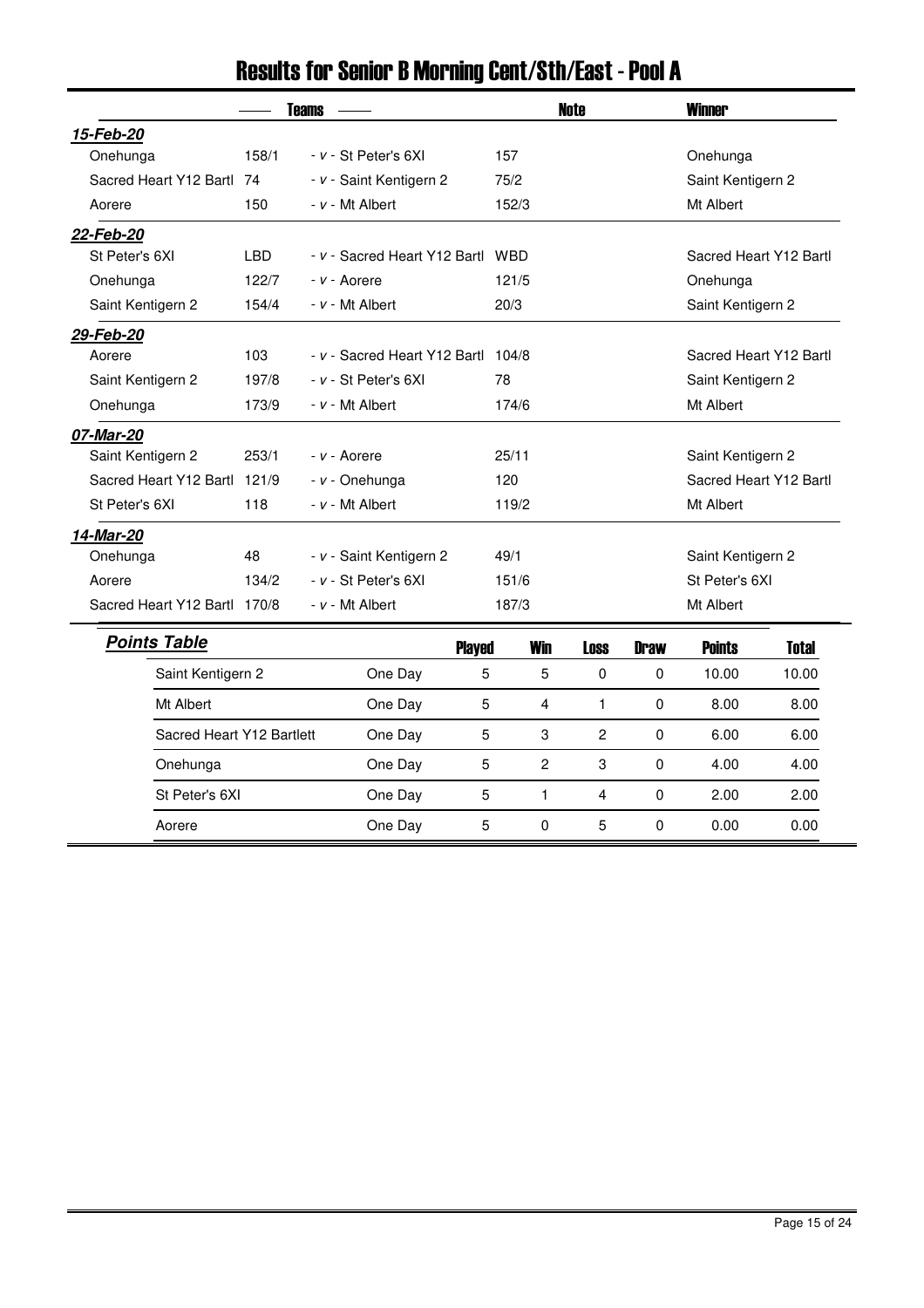|                             | <b>Teams</b> |  |                                   |               |            |                | <b>Note</b>    | <b>Winner</b>         |                       |              |  |
|-----------------------------|--------------|--|-----------------------------------|---------------|------------|----------------|----------------|-----------------------|-----------------------|--------------|--|
| 15-Feb-20                   |              |  |                                   |               |            |                |                |                       |                       |              |  |
| Macleans 3XI                | 89/4         |  | - v - Sacred Heart Y13 Sned 88/5  |               |            |                |                |                       | Macleans 3XI          |              |  |
| Saint Kentigern 1           | 223/4        |  | - v - St Peter's 4XI              |               | 130/8      |                |                |                       | Saint Kentigern 1     |              |  |
| Auck Grammar Green          | 186/1        |  | - v - One Tree Hill               |               | 116/7      |                |                |                       | Auck Grammar Green    |              |  |
| 22-Feb-20                   |              |  |                                   |               |            |                |                |                       |                       |              |  |
| Saint Kentigern 1           | Canc         |  | - v - Auck Grammar Green          |               | Canc       |                |                | Draw                  |                       |              |  |
| One Tree Hill               | <b>LBD</b>   |  | - v - Sacred Heart Y13 Sned 191/4 |               |            |                |                |                       | Sacred Heart Y13 Sned |              |  |
| St Peter's 4XI              | Canc         |  | - v - Macleans 3XI                |               | Canc       |                |                |                       | Draw                  |              |  |
| 29-Feb-20                   |              |  |                                   |               |            |                |                |                       |                       |              |  |
| St Peter's 4XI              | 112/4        |  | - v - Auck Grammar Green          |               | 109/5      |                |                | St Peter's 4XI        |                       |              |  |
| Macleans 3XI                | 185/3        |  | - v - One Tree Hill               |               | 117/7      |                |                |                       | Macleans 3XI          |              |  |
| Sacred Heart Y13 Sned LBD   |              |  | - v - Saint Kentigern 1           |               | <b>WBD</b> |                |                | Saint Kentigern 1     |                       |              |  |
| 07-Mar-20                   |              |  |                                   |               |            |                |                |                       |                       |              |  |
| Saint Kentigern 1           | 160/6        |  | - v - One Tree Hill               |               | 80         |                |                |                       | Saint Kentigern 1     |              |  |
| Auck Grammar Green          | 166/2        |  | - v - Macleans 3XI                |               | 168/2      |                |                |                       | Macleans 3XI          |              |  |
| Sacred Heart Y13 Sned 214/5 |              |  | - v - St Peter's 4XI              |               | 156/4      |                |                | Sacred Heart Y13 Sned |                       |              |  |
| 14-Mar-20                   |              |  |                                   |               |            |                |                |                       |                       |              |  |
| One Tree Hill               | 111/5        |  | - v - St Peter's 4XI              |               | 96         |                |                |                       | One Tree Hill         |              |  |
| Auck Grammar Green          | 110/2        |  | - v - Sacred Heart Y13 Sned 108/9 |               |            |                |                |                       | Auck Grammar Green    |              |  |
| Macleans 3XI                | 75/8         |  | - v - Saint Kentigern 1           |               | 76/3       |                |                |                       | Saint Kentigern 1     |              |  |
| <b>Points Table</b>         |              |  |                                   | <b>Played</b> |            | <b>Win</b>     | <b>Loss</b>    | <b>Draw</b>           | <b>Points</b>         | <b>Total</b> |  |
| Saint Kentigern 1           |              |  | One Day                           | 5             |            | 4              | $\mathbf 0$    | 1                     | 9.00                  | 9.00         |  |
| Macleans 3XI                |              |  | One Day                           | 5             |            | 3              | 1              | 1                     | 7.00                  | 7.00         |  |
| Auck Grammar Green          |              |  | One Day                           | 5             |            | $\overline{c}$ | $\overline{c}$ | 1                     | 5.00                  | 5.00         |  |
| Sacred Heart Y13 Snedden    |              |  | One Day                           | 5             |            | $\overline{c}$ | 3              | 0                     | 4.00                  | 4.00         |  |
| St Peter's 4XI              |              |  | One Day                           | 5             |            | $\mathbf{1}$   | 3              | 1                     | 3.00                  | 3.00         |  |
| One Tree Hill               |              |  | One Day                           | 5             |            | 1              | 4              | 0                     | 2.00                  | 2.00         |  |

# Results for Senior B Morning Cent/Sth/East - Pool B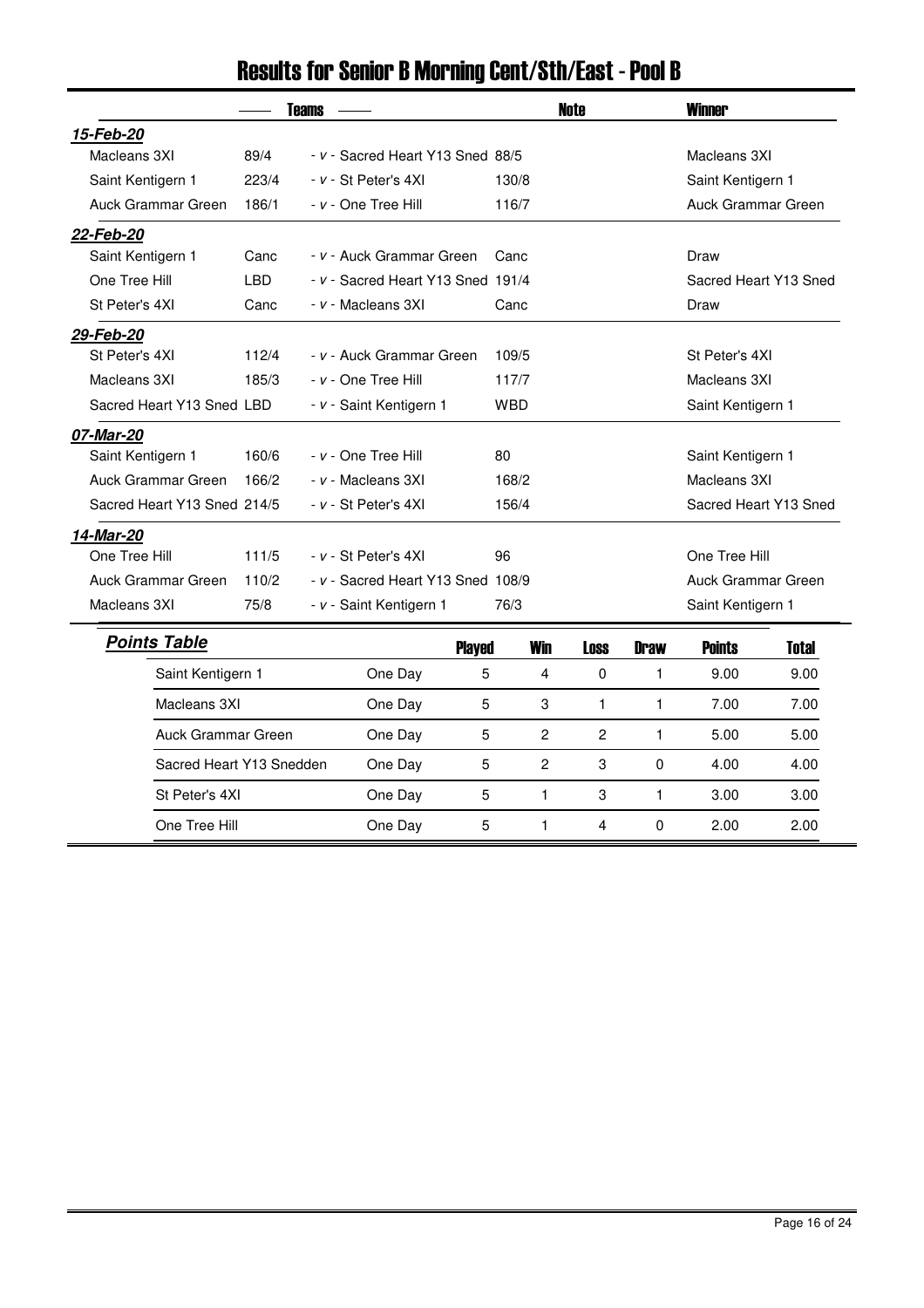|                     |             | <b>Teams</b>             |                   |              | <b>Note</b>               |                    | <b>Winner</b>      |                   |  |
|---------------------|-------------|--------------------------|-------------------|--------------|---------------------------|--------------------|--------------------|-------------------|--|
| 15-Feb-20           |             |                          |                   |              |                           |                    |                    |                   |  |
| Avondale            | 92/5        | - v - Auck Grammar Gold  | 187/4             |              |                           |                    | Auck Grammar Gold  |                   |  |
| Westlake Boys Red   | 141/6       | - v - Mt Albert Gold     | 140/9             |              |                           | Westlake Boys Red  |                    |                   |  |
| Westlake Boys Blue  | 107         | - v - Mt Albert White    | 57                |              |                           |                    | Westlake Boys Blue |                   |  |
| 22-Feb-20           |             |                          |                   |              |                           |                    |                    |                   |  |
| Avondale            | Canc        | - v - Westlake Boys Red  | Canc              |              |                           |                    | Draw               |                   |  |
| Auck Grammar Gold   | Canc        | - v - Westlake Boys Blue | Canc              |              |                           |                    | Draw               |                   |  |
| Mt Albert Gold      | <b>Dfer</b> | - v - Mt Albert White    | <b>Dfer</b>       |              | Deferred to 2/03          |                    | ?                  |                   |  |
| 29-Feb-20           |             |                          |                   |              |                           |                    |                    |                   |  |
| Westlake Boys Blue  | 150/4       | - v - Westlake Boys Red  | 154/5             |              |                           |                    |                    | Westlake Boys Red |  |
| Mt Albert Gold      | 132/3       | - v - Avondale           | 128/5             |              |                           |                    | Mt Albert Gold     |                   |  |
| Auck Grammar Gold   | 87/1        | - v - Mt Albert White    | 85/5              |              |                           | Auck Grammar Gold  |                    |                   |  |
| 02-Mar-20           |             |                          |                   |              |                           |                    |                    |                   |  |
| Mt Albert Gold      | 117/6       | - v - Mt Albert White    | 116/9             |              | Rescheduled from<br>22/02 |                    | Mt Albert Gold     |                   |  |
| 07-Mar-20           |             |                          |                   |              |                           |                    |                    |                   |  |
| Mt Albert Gold      | 119/4       | - v - Westlake Boys Blue | 120/4             |              |                           | Westlake Boys Blue |                    |                   |  |
| Westlake Boys Red   | 54          | - v - Auck Grammar Gold  | 142/8             |              |                           |                    | Auck Grammar Gold  |                   |  |
| Avondale            | 84/7        | - v - Mt Albert White    |                   | 158/7        |                           |                    | Mt Albert White    |                   |  |
| 14-Mar-20           |             |                          |                   |              |                           |                    |                    |                   |  |
| Auck Grammar Gold   | 149/3       | - v - Mt Albert Gold     |                   | 148/4        |                           |                    | Auck Grammar Gold  |                   |  |
| Westlake Boys Blue  | 139/9       | - v - Avondale           | 147/7             |              |                           |                    | Avondale           |                   |  |
| Mt Albert White     | 118/5       | - v - Westlake Boys Red  | 144/7             |              |                           |                    | Westlake Boys Red  |                   |  |
| <b>Points Table</b> |             |                          | <b>Played</b>     | <b>Win</b>   | <b>Loss</b>               | <b>Draw</b>        | <b>Points</b>      | <b>Total</b>      |  |
| Auck Grammar Gold   |             | One Day                  | 5                 | 4            | 0                         | $\mathbf{1}$       | 9.00               | 9.00              |  |
| Westlake Boys Red   |             | One Day                  | 5                 | 3            | 1                         | 1                  | 7.00               | 7.00              |  |
| Westlake Boys Blue  |             | One Day                  | 5                 | 2            | 2                         | 1                  | 5.00               | 5.00              |  |
| Mt Albert Gold      |             | One Day                  | 5                 | 2            | 3                         | 0                  | 4.00               | 4.00              |  |
| Avondale            |             | One Day                  | 5                 | $\mathbf{1}$ | 3                         | 1                  | 3.00               | 3.00              |  |
| Mt Albert White     |             | One Day                  | 5<br>$\mathbf{1}$ |              | 4                         | $\Omega$           | 2.00               | 2.00              |  |

# Results for Junior A Morning Cent/Nth/West - Pool A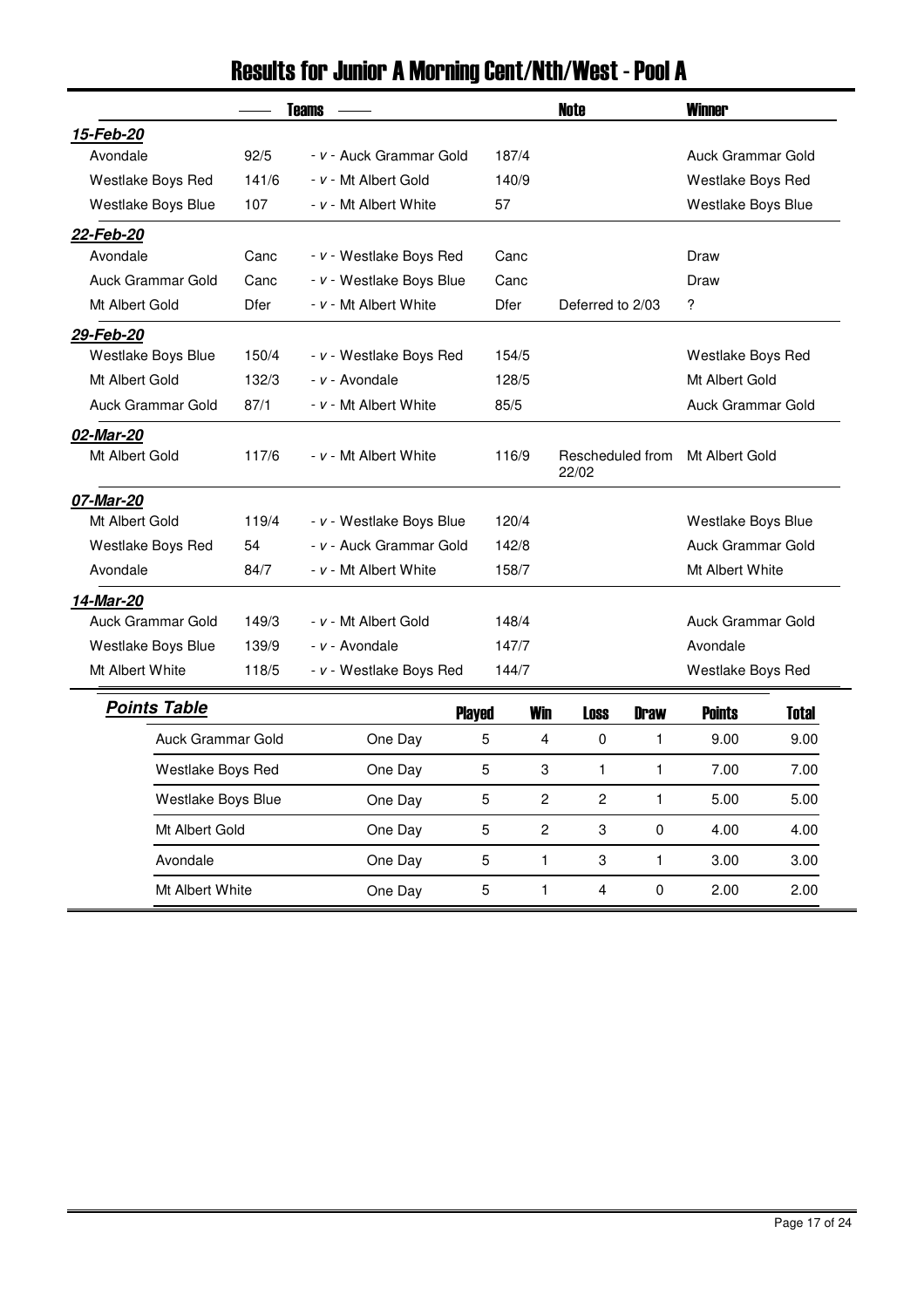| <b>Teams</b>              |       |                           |                |                           | <b>Note</b>    | <b>Winner</b>             |                           |              |  |
|---------------------------|-------|---------------------------|----------------|---------------------------|----------------|---------------------------|---------------------------|--------------|--|
| 15-Feb-20                 |       |                           |                |                           |                |                           |                           |              |  |
| St Peter's A              | 128/5 | - v - Auck Grammar White  | 127/6          |                           |                |                           | St Peter's A              |              |  |
| Mt Albert Blue            | 136/7 | - v - Auck Grammar Red    | 144/5          |                           |                |                           | Auck Grammar Red          |              |  |
| Westlake Boys Green       |       | $- v - Bye$               |                |                           |                |                           |                           |              |  |
| 22-Feb-20                 |       |                           |                |                           |                |                           |                           |              |  |
| St Peter's A              | Canc  | - v - Auck Grammar Red    | Canc           |                           |                |                           | Draw                      |              |  |
| <b>Auck Grammar White</b> | 92/7  | - v - Westlake Boys Green | 65/4           |                           |                | <b>Auck Grammar White</b> |                           |              |  |
| Mt Albert Blue            |       | $- v - Bye$               |                |                           |                |                           |                           |              |  |
| 29-Feb-20                 |       |                           |                |                           |                |                           |                           |              |  |
| Westlake Boys Green       | 28    | - v - Auck Grammar Red    |                | 146/7<br>Auck Grammar Red |                |                           |                           |              |  |
| Mt Albert Blue            | 147/6 | - v - St Peter's A        | 110            |                           |                |                           | Mt Albert Blue            |              |  |
| <b>Auck Grammar White</b> |       | $- v - Bye$               |                |                           |                |                           |                           |              |  |
| 07-Mar-20                 |       |                           |                |                           |                |                           |                           |              |  |
| Westlake Boys Green       | 111/8 | - v - Mt Albert Blue      | 114/1          |                           |                | Mt Albert Blue            |                           |              |  |
| Auck Grammar Red          | 48    | - v - Auck Grammar White  | 97/8           |                           |                |                           | <b>Auck Grammar White</b> |              |  |
| St Peter's A              |       | $- v - Bye$               |                |                           |                |                           |                           |              |  |
| 14-Mar-20                 |       |                           |                |                           |                |                           |                           |              |  |
| <b>Auck Grammar White</b> | 86/2  | - v - Mt Albert Blue      | 85             |                           |                |                           | <b>Auck Grammar White</b> |              |  |
| Westlake Boys Green       | 97/5  | - v - St Peter's A        | 174/5          |                           |                |                           | St Peter's A              |              |  |
| <b>Auck Grammar Red</b>   |       | $- v - Bye$               |                |                           |                |                           |                           |              |  |
| <b>Points Table</b>       |       | <b>Played</b>             |                | <b>Win</b>                | <b>Loss</b>    | <b>Draw</b>               | <b>Points</b>             | <b>Total</b> |  |
| <b>Auck Grammar White</b> |       | One Day                   | 4              | 3                         | $\mathbf{1}$   | $\pmb{0}$                 | 6.00                      | 6.00         |  |
| <b>Auck Grammar Red</b>   |       | One Day                   | $\overline{4}$ | $\overline{2}$            | $\mathbf{1}$   | $\mathbf{1}$              | 5.00                      | 5.00         |  |
| St Peter's A              |       | One Day                   | 4              | $\overline{c}$            | 1              | 1                         | 5.00                      | 5.00         |  |
| Mt Albert Blue            |       | One Day                   | 4              | $\overline{2}$            | $\overline{c}$ | $\pmb{0}$                 | 4.00                      | 4.00         |  |
| Westlake Boys Green       |       | One Day                   | 4              | 0                         | $\overline{4}$ | 0                         | 0.00                      | 0.00         |  |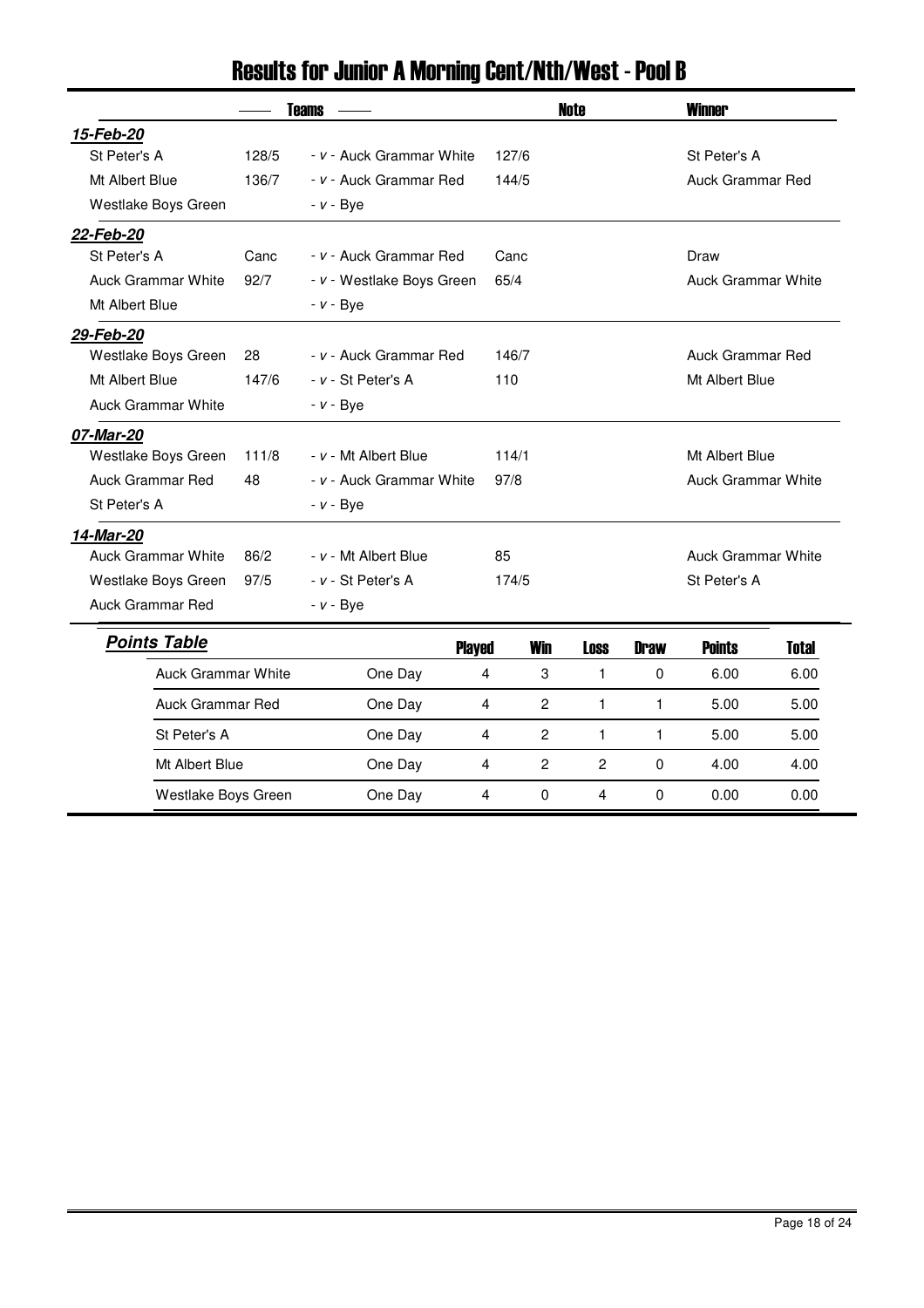|                       |             | <b>Teams</b>                |                | <b>Note</b>    |                           | <b>Winner</b> |                       |              |
|-----------------------|-------------|-----------------------------|----------------|----------------|---------------------------|---------------|-----------------------|--------------|
| 15-Feb-20             |             |                             |                |                |                           |               |                       |              |
| Saint Kentigern White | 69/0        | - v - Pakuranga             | 68/7           |                |                           |               | Saint Kentigern White |              |
| Saint Kentigern Red   | 124/3       | - v - Selwyn                | 123            |                |                           |               | Saint Kentigern Red   |              |
| Glendowie             | 134/        | - v - Mt Roskill            | 164/           |                |                           |               | Mt Roskill            |              |
| 22-Feb-20             |             |                             |                |                |                           |               |                       |              |
| Saint Kentigern White | 23/1        | - v - Selwyn                | 61/9           |                |                           |               | Draw                  |              |
| Pakuranga             | <b>Dfer</b> | - v - Glendowie             | <b>Dfer</b>    |                | Game deferred to<br>11/03 |               | ?                     |              |
| Mt Roskill            | Canc        | - v - Saint Kentigern Red   | Canc           |                |                           |               | Draw                  |              |
| 29-Feb-20             |             |                             |                |                |                           |               |                       |              |
| Glendowie             | 153/5       | - v - Selwyn                | 54             |                |                           |               | Glendowie             |              |
| Saint Kentigern Red   | 87/2        | - v - Saint Kentigern White | 127/7          |                | Saint Kentigern White     |               |                       |              |
| Pakuranga             | 130/7       | - v - Mt Roskill            | 105            |                | Pakuranga                 |               |                       |              |
| 07-Mar-20             |             |                             |                |                |                           |               |                       |              |
| Saint Kentigern Red   | 89/8        | - v - Glendowie             | 90/5           |                |                           |               | Glendowie             |              |
| Selwyn                | 114/3       | - v - Pakuranga             | 115/6          |                |                           |               | Pakuranga             |              |
| Mt Roskill            | 125/        | - v - Saint Kentigern White | 140/           |                |                           |               | Saint Kentigern White |              |
| 11-Mar-20             |             |                             |                |                |                           |               |                       |              |
| Pakuranga             | 97          | - v - Glendowie             | 110/6          |                | Rescheduled from<br>22/02 |               | Glendowie             |              |
| 14-Mar-20             |             |                             |                |                |                           |               |                       |              |
| Pakuranga             | 129/3       | - v - Saint Kentigern Red   | 103/7          |                |                           |               | Pakuranga             |              |
| Glendowie             | 101/6       | - v - Saint Kentigern White | 97/8           |                |                           |               | Glendowie             |              |
| Mt Roskill            | 202/6       | - v - Selwyn                | 81             |                |                           |               | Mt Roskill            |              |
| <b>Points Table</b>   |             | <b>Played</b>               |                | <b>Win</b>     | <b>Loss</b>               | <b>Draw</b>   | <b>Points</b>         | <b>Total</b> |
| Glendowie             |             | One Day                     | 5              | 4              | 1                         | 0             | 8.00                  | 8.00         |
| Saint Kentigern White |             | One Day                     | 5              | 3              | 1                         | 1             | 7.00                  | 7.00         |
| Pakuranga             |             | One Day                     | $\overline{5}$ | 3              | $\overline{c}$            | $\pmb{0}$     | 6.00                  | 6.00         |
| Mt Roskill            |             | One Day                     | 5              | $\overline{c}$ | $\overline{c}$            | 1             | 5.00                  | 5.00         |
| Saint Kentigern Red   |             | One Day                     | 5              | 1              | 3                         | 1             | 3.00                  | 3.00         |
| Selwyn                |             | One Day                     | 5              | $\pmb{0}$      | $\overline{\mathbf{4}}$   | $\mathbf{1}$  | 1.00                  | 1.00         |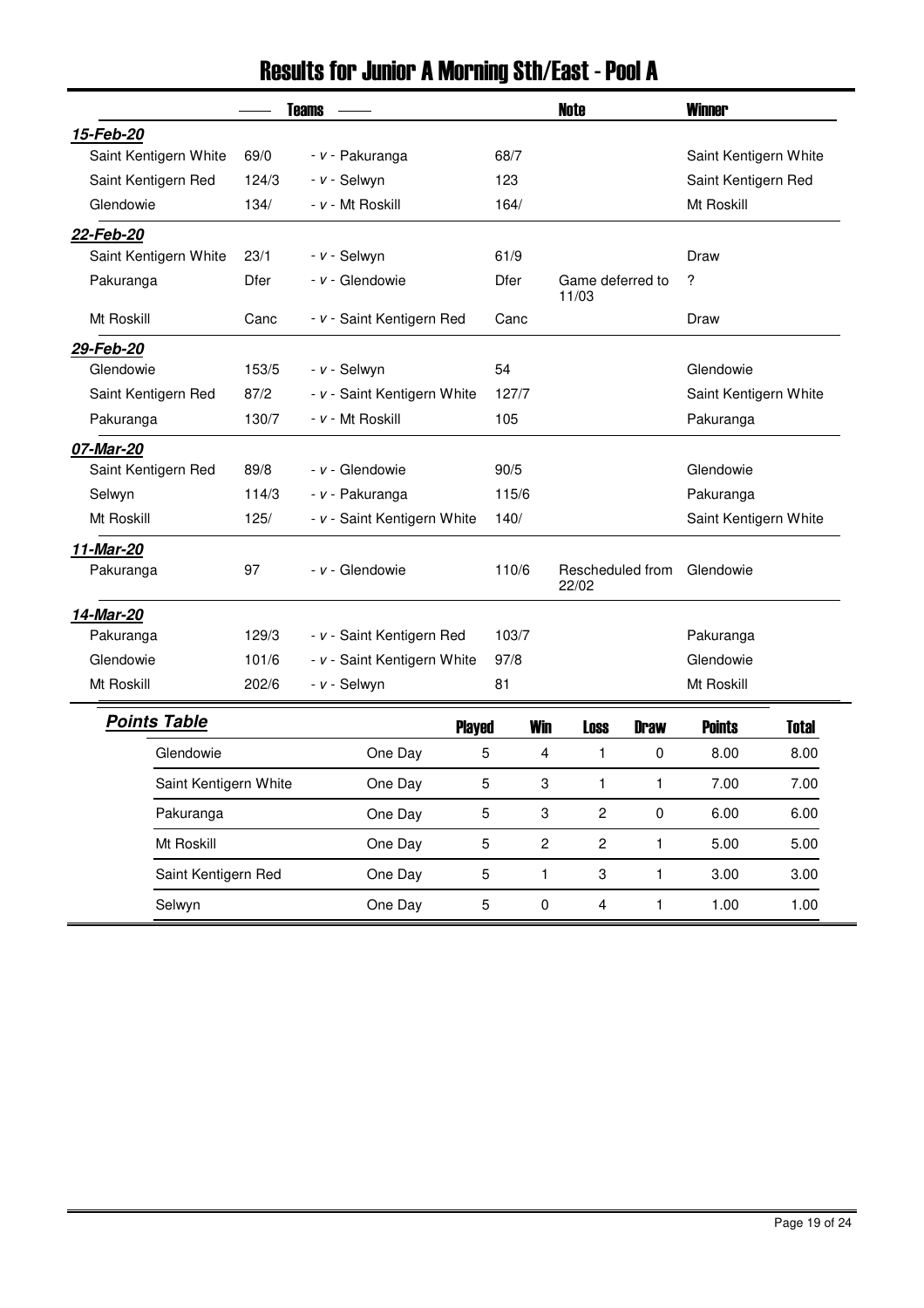# Results for Junior A Morning Sth/East - Pool B

| <b>Teams</b>                 |       |                             |                          | <b>Note</b>    |              | <b>Winner</b>       |                        |              |  |
|------------------------------|-------|-----------------------------|--------------------------|----------------|--------------|---------------------|------------------------|--------------|--|
| 15-Feb-20                    |       |                             |                          |                |              |                     |                        |              |  |
| Sancta Maria                 | 122/9 | - v - Mission Heights       |                          | 123/4          |              |                     | <b>Mission Heights</b> |              |  |
| <b>Sacred Heart Phillips</b> | 128/6 | - v - Saint Kentigern Y10   |                          | 186/9          |              |                     | Saint Kentigern Y10    |              |  |
| Macleans                     |       | $- v - Bye$                 |                          |                |              |                     |                        |              |  |
| 22-Feb-20                    |       |                             |                          |                |              |                     |                        |              |  |
| Sancta Maria                 | Canc  | - v - Sacred Heart Phillips | Canc                     |                |              | Draw                |                        |              |  |
| <b>Mission Heights</b>       | Canc  | - v - Macleans              |                          | Canc           |              |                     | Draw                   |              |  |
| Saint Kentigern Y10          |       | $- v - Bye$                 |                          |                |              |                     |                        |              |  |
| 29-Feb-20                    |       |                             |                          |                |              |                     |                        |              |  |
| Macleans                     | 78/1  | - v - Sacred Heart Phillips | 76/8                     |                |              | <b>Macleans</b>     |                        |              |  |
| Saint Kentigern Y10          | 82/4  | - v - Sancta Maria          | 81/7                     |                |              | Saint Kentigern Y10 |                        |              |  |
| <b>Mission Heights</b>       |       | $- v - Bve$                 |                          |                |              |                     |                        |              |  |
| 07-Mar-20                    |       |                             |                          |                |              |                     |                        |              |  |
| Saint Kentigern Y10          | 109   | - v - Macleans              | 110/1                    |                |              | Macleans            |                        |              |  |
| Sacred Heart Phillips        | 119   | - v - Mission Heights       |                          | 198/4          |              |                     | <b>Mission Heights</b> |              |  |
| Sancta Maria                 |       | $- v - Bye$                 |                          |                |              |                     |                        |              |  |
| 14-Mar-20                    |       |                             |                          |                |              |                     |                        |              |  |
| <b>Mission Heights</b>       | 157/2 | - v - Saint Kentigern Y10   |                          | 105/8          |              |                     | <b>Mission Heights</b> |              |  |
| Macleans                     | 57/0  | - v - Sancta Maria          | 56                       |                |              |                     | Macleans               |              |  |
| Sacred Heart Phillips        |       | $- v - Bye$                 |                          |                |              |                     |                        |              |  |
| <b>Points Table</b>          |       | <b>Played</b>               |                          | <b>Win</b>     | <b>Loss</b>  | <b>Draw</b>         | <b>Points</b>          | <b>Total</b> |  |
| Macleans                     |       | One Day                     | 4                        | 3              | $\mathbf 0$  | 1                   | 7.00                   | 7.00         |  |
| <b>Mission Heights</b>       |       | One Day                     | $\overline{4}$           | 3              | $\mathbf 0$  | 1                   | 7.00                   | 7.00         |  |
| Saint Kentigern Y10          |       | One Day                     | $\overline{4}$           | $\overline{c}$ | $\mathbf{2}$ | $\mathbf 0$         | 4.00                   | 4.00         |  |
| Sacred Heart Phillips        |       | One Day                     | $\overline{4}$           | $\mathbf 0$    | 3            | 1                   | 1.00                   | 1.00         |  |
| Sancta Maria                 |       | One Day                     | 3<br>0<br>1<br>1.00<br>4 |                |              | 1.00                |                        |              |  |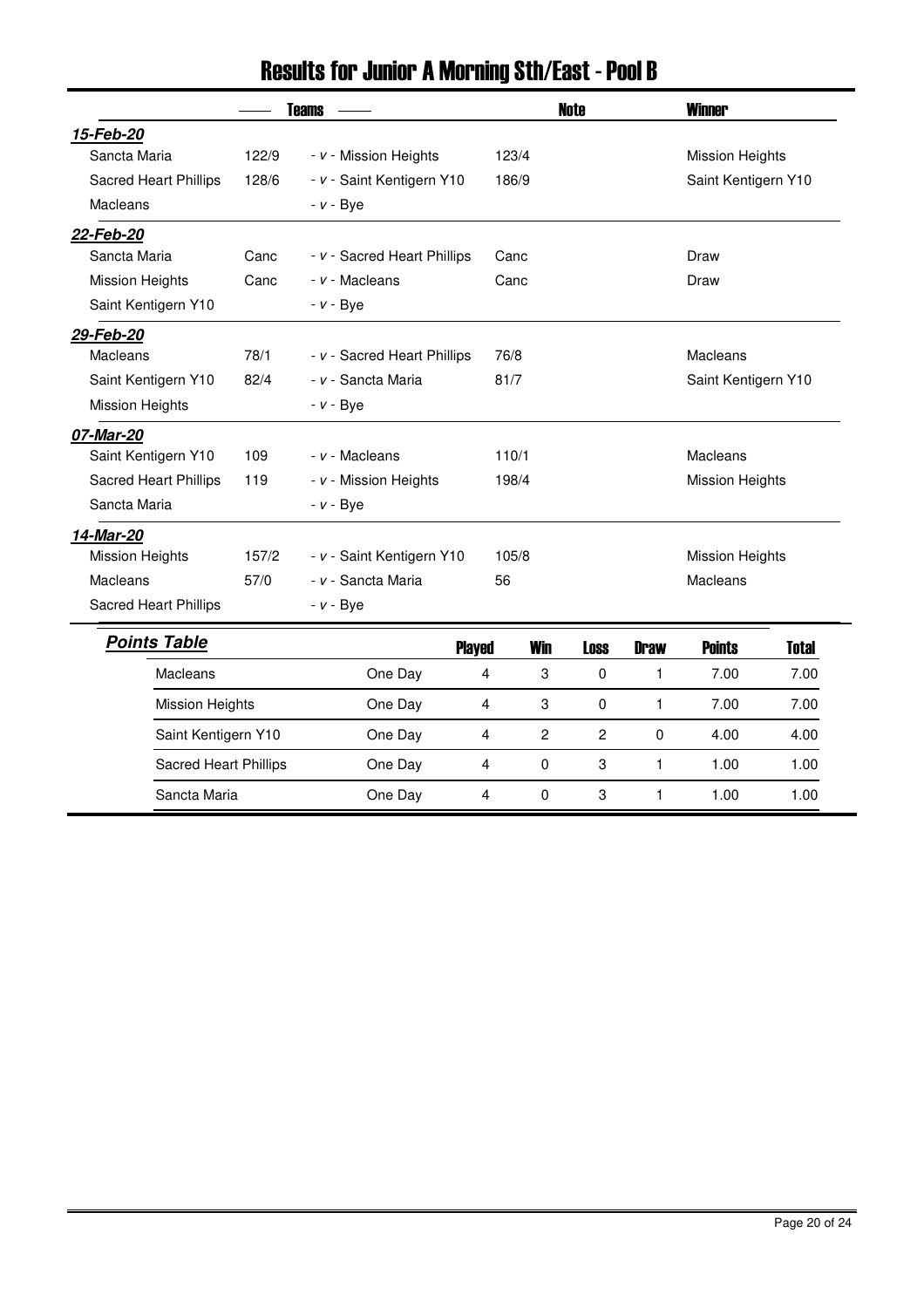### Results for Junior B Morning Cent/Nth/West

|                        |       | <b>Teams</b>              | <b>Note</b> | <b>Winner</b>             |
|------------------------|-------|---------------------------|-------------|---------------------------|
| 15-Feb-20              |       |                           |             |                           |
| Green Bay              | 140/5 | - v - St Peter's Yr9      | 139/8       | Green Bay                 |
| Lynfield               | 116/6 | - v - Auck Grammar Green  | 135/5       | Auck Grammar Green        |
| <b>Western Springs</b> | 126/8 | - v - Waitakere Composite | 127/1       | Waitakere Composite       |
| Long Bay               |       | $- v - Bye$               |             |                           |
| 22-Feb-20              |       |                           |             |                           |
| Long Bay               | 112/6 | - v - Lynfield            | 110         | Long Bay                  |
| Waitakere Composite    | Canc  | - v - St Peter's Yr9      | Canc        | Draw                      |
| Auck Grammar Green     | Canc  | - v - Green Bay           | Canc        | Draw                      |
| <b>Western Springs</b> |       | $- v - Bye$               |             |                           |
| 29-Feb-20              |       |                           |             |                           |
| Lynfield               | 120/7 | - v - Western Springs     | 119/6       | Lynfield                  |
| Long Bay               | 173/4 | - v - Auck Grammar Green  | 127/5       | Long Bay                  |
| Green Bay              | 171/6 | - v - Waitakere Composite | 168/5       | Green Bay                 |
| St Peter's Yr9         |       | $- v - Bye$               |             |                           |
| 07-Mar-20              |       |                           |             |                           |
| Long Bay               | 158/5 | - v - Green Bay           | 107         | Long Bay                  |
| <b>Western Springs</b> | 117   | - v - Auck Grammar Green  | 118/2       | <b>Auck Grammar Green</b> |
| Lynfield               | 74/1  | - v - St Peter's Yr9      | 73          | Lynfield                  |
| Waitakere Composite    |       | $- v - Bye$               |             |                           |
| 14-Mar-20              |       |                           |             |                           |
| Long Bay               | 160/4 | - v - Western Springs     | 68          | Long Bay                  |
| Waitakere Composite    | 176/3 | - v - Lynfield            | 136/7       | Waitakere Composite       |
| St Peter's Yr9         | 117/5 | - v - Auck Grammar Green  | 148/9       | Auck Grammar Green        |
| Green Bay              |       | $- v - Bye$               |             |                           |
| 21-Mar-20              |       |                           |             |                           |
| Auck Grammar Green     | Canc  | - v - Waitakere Composite | Canc        | Cancelled                 |
| St Peter's Yr9         | Canc  | $- v -$ Long Bay          | Canc        | Cancelled                 |
| <b>Western Springs</b> | Canc  | - v - Green Bay           | Canc        | Cancelled                 |
| Lynfield               |       | $- v - Bye$               |             |                           |
| 28-Mar-20              |       |                           |             |                           |
| <b>Western Springs</b> | Canc  | - v - St Peter's Yr9      | Canc        | Cancelled                 |
| Green Bay              | Canc  | - v - Lynfield            | Canc        | Cancelled                 |
| Waitakere Composite    | Canc  | $- v -$ Long Bay          | Canc        | Cancelled                 |
| Auck Grammar Green     |       | $- v - Bye$               |             |                           |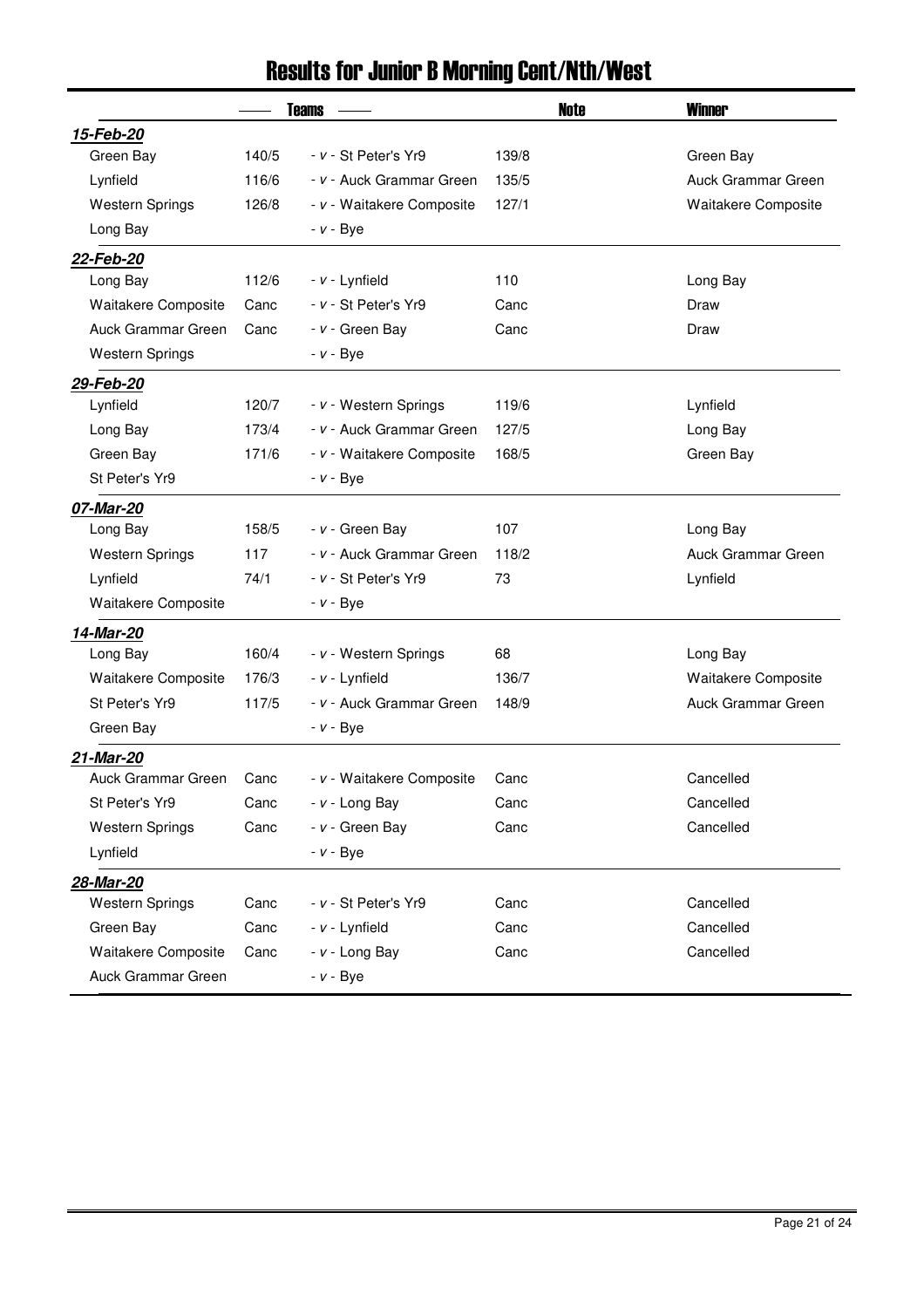| <b>Points Table</b>        |         | <b>Played</b>  | <b>Win</b>    | <b>Loss</b> | <b>Draw</b> | <b>Points</b> | <b>Total</b> |
|----------------------------|---------|----------------|---------------|-------------|-------------|---------------|--------------|
| Long Bay                   | One Day | 4              | 4             | 0           | 0           | 8.00          | 8.00         |
| Auck Grammar Green         | One Day | 5              | 3             |             |             | 7.00          | 7.00         |
| Green Bay                  | One Day | $\overline{4}$ | $\mathcal{P}$ |             |             | 5.00          | 5.00         |
| <b>Waitakere Composite</b> | One Day | 4              | 2             |             |             | 5.00          | 5.00         |
| Lynfield                   | One Day | 5              | 2             | 3           | 0           | 4.00          | 4.00         |
| St Peter's Yr9             | One Day | 4              | 0             | 3           |             | 1.00          | 1.00         |
| <b>Western Springs</b>     | One Day | 4              | 0             | 4           | 0           | 0.00          | 0.00         |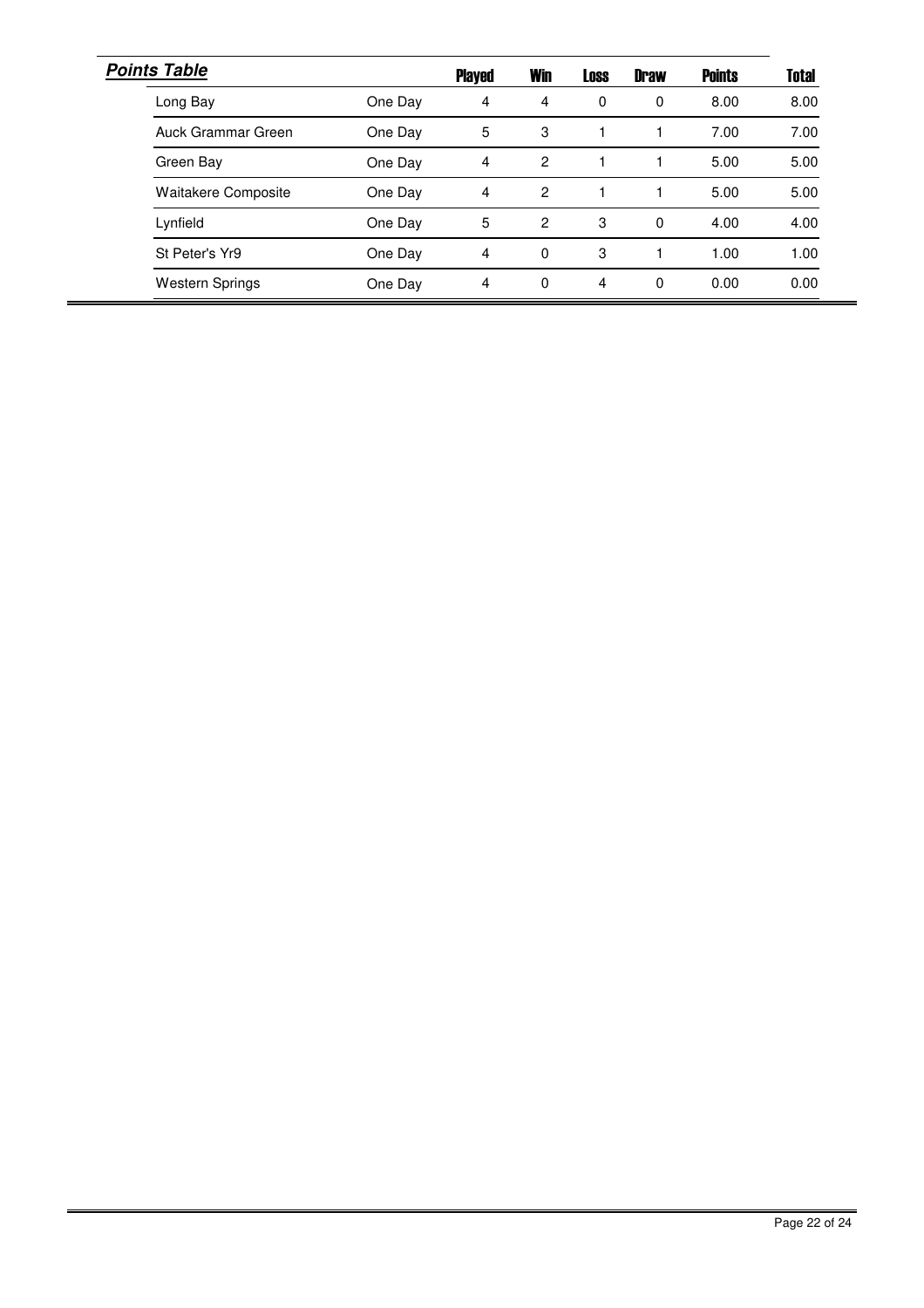# Results for Junior B Morning Cent/Sth/East

|                            |       | <b>Teams</b>              |       | Note                    | <b>Winner</b>              |
|----------------------------|-------|---------------------------|-------|-------------------------|----------------------------|
| 15-Feb-20                  |       |                           |       |                         |                            |
| King's Yr10                | 152/4 | - v - Auck Grammar Tibbs  | 151/7 |                         | King's Yr10                |
| De La Salle                | 91    | $- v - St$ Peter's Yr10   | 127/8 |                         | St Peter's Yr10            |
| Macleans                   | 109   | - v - Onehunga            | 174/5 |                         | Onehunga                   |
| King's Yr9                 | 122   | - v - Auck Grammar Yellow | 128/2 |                         | <b>Auck Grammar Yellow</b> |
| 22-Feb-20                  |       |                           |       |                         |                            |
| <b>Auck Grammar Yellow</b> | 103/1 | - v - De La Salle         | 101/8 |                         | <b>Auck Grammar Yellow</b> |
| Macleans                   | 141/3 | $- v -$ King's Yr10       | 140   |                         | Macleans                   |
| St Peter's Yr10            | Canc  | - v - Auck Grammar Tibbs  | Canc  |                         | Draw                       |
| King's Yr9                 | Canc  | - v - Onehunga            | Canc  |                         | Draw                       |
| 29-Feb-20                  |       |                           |       |                         |                            |
| De La Salle                | 77    | - v - Onehunga            | 156/6 |                         | Onehunga                   |
| St Peter's Yr10            | 120/9 | - v - Auck Grammar Yellow | 145/5 |                         | <b>Auck Grammar Yellow</b> |
| King's Yr10                | 162   | $- v -$ King's Yr9        | 163/5 |                         | King's Yr9                 |
| <b>Auck Grammar Tibbs</b>  | 84    | - v - Macleans            | 85/2  |                         | Macleans                   |
| 07-Mar-20                  |       |                           |       |                         |                            |
| King's Yr9                 | 160/8 | - v - Macleans            | 162/6 |                         | Macleans                   |
| <b>Auck Grammar Yellow</b> | Dfer  | - v - Auck Grammar Tibbs  | Dfer  | Deferred to 11/03       | ?                          |
| Onehunga                   | 150   | - v - St Peter's Yr10     | 133   |                         | Onehunga                   |
| De La Salle                | 187/2 | $- v -$ King's Yr10       | 122/9 |                         | De La Salle                |
| 11-Mar-20                  |       |                           |       |                         |                            |
| <b>Auck Grammar Tibbs</b>  | 92    | - v - Auck Grammar Yellow | 93/2  | Resheduled from<br>7/03 | <b>Auck Grammar Yellow</b> |
| 14-Mar-20                  |       |                           |       |                         |                            |
| <b>Auck Grammar Yellow</b> | 139/3 | - v - Onehunga            | 138   |                         | <b>Auck Grammar Yellow</b> |
| <b>Auck Grammar Tibbs</b>  | 119/7 | $- v -$ King's Yr9        | 115   |                         | <b>Auck Grammar Tibbs</b>  |
| Macleans                   | N/R   | - v - De La Salle         | N/R   |                         | ?                          |
| King's Yr10                | 102/7 | - v - St Peter's Yr10     | 103/2 |                         | St Peter's Yr10            |
| 21-Mar-20                  |       |                           |       |                         |                            |
| St Peter's Yr10            | Canc  | - v - Macleans            | Canc  |                         | Draw                       |
| De La Salle                | Canc  | $- v -$ King's Yr9        | Canc  |                         | Draw                       |
| King's Yr10                | Canc  | - v - Auck Grammar Yellow | Canc  |                         | Draw                       |
| Onehunga                   | Canc  | - v - Auck Grammar Tibbs  | Canc  |                         | Draw                       |
| 28-Mar-20                  |       |                           |       |                         |                            |
| King's Yr9                 | Canc  | - v - St Peter's Yr10     | Canc  |                         | Draw                       |
| Onehunga                   | Canc  | $- v -$ King's Yr10       | Canc  |                         | Draw                       |
| <b>Auck Grammar Tibbs</b>  | Canc  | - v - De La Salle         | Canc  |                         | Draw                       |
| Macleans                   | Canc  | - v - Auck Grammar Yellow | Canc  |                         | Draw                       |